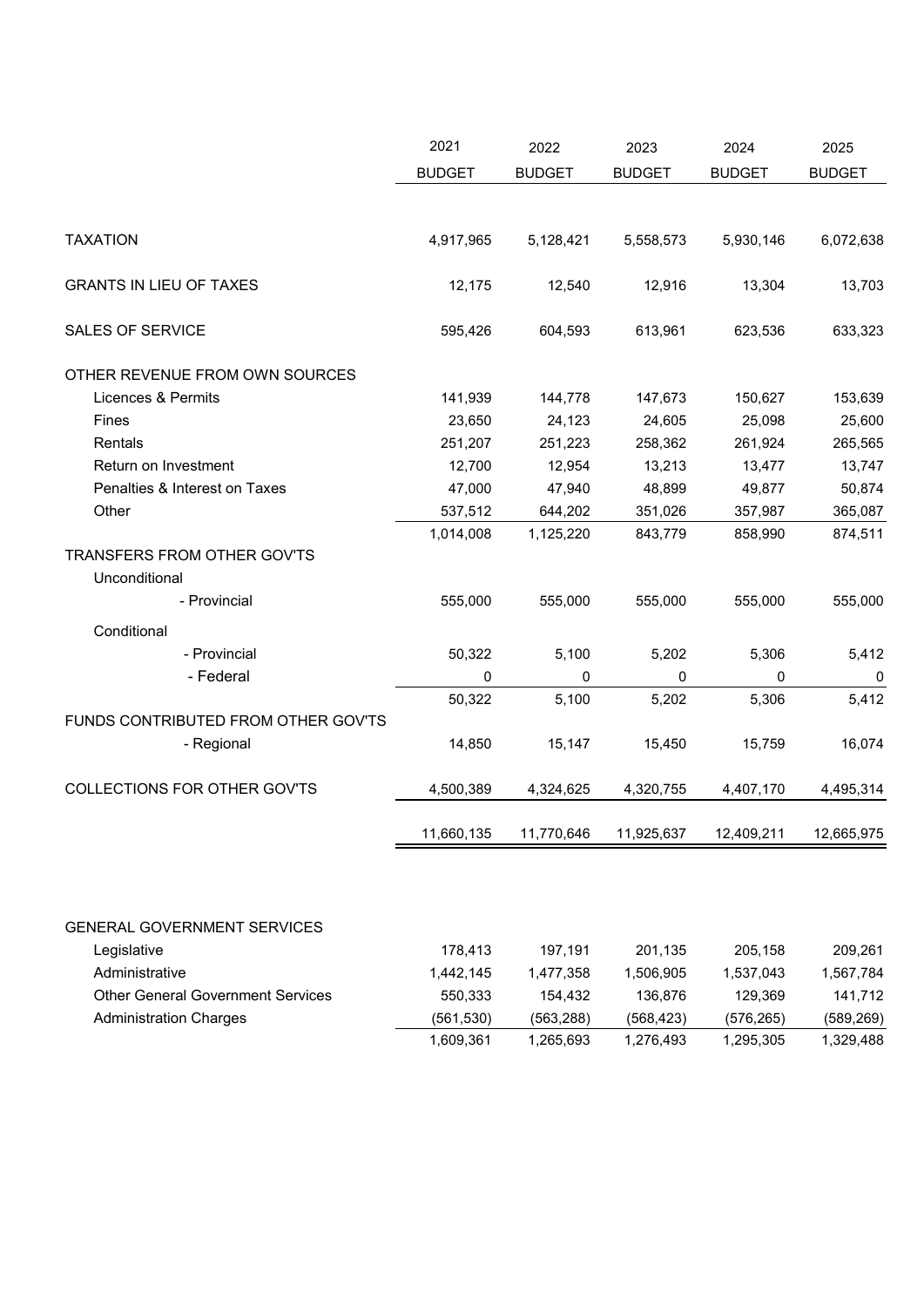|                                  | 2021          | 2022          | 2023          | 2024          | 2025          |
|----------------------------------|---------------|---------------|---------------|---------------|---------------|
|                                  | <b>BUDGET</b> | <b>BUDGET</b> | <b>BUDGET</b> | <b>BUDGET</b> | <b>BUDGET</b> |
| PROTECTIVE SERVICES              |               |               |               |               |               |
| <b>Police Costs</b>              | 0             | 1,015,875     | 1,381,589     | 1,409,221     | 1,437,406     |
| <b>Fire Protection</b>           | 485,310       | 499,611       | 509,604       | 519,796       | 530,192       |
| <b>Building Inspections</b>      | 101,338       | 103,365       | 105,432       | 107,541       | 109,692       |
| Animal & Pest Control            | 22,100        | 22,542        | 22,993        | 23,453        | 23,922        |
| <b>Street Patrols</b>            | 206,609       | 170,009       | 103,641       | 105,714       | 107,828       |
|                                  | 815,357       | 1,811,402     | 2,123,259     | 2,165,724     | 2,209,039     |
| PUBLIC WORKS AND ENGINEERING     |               |               |               |               |               |
| <b>Common Services</b>           | 866,442       | 883,771       | 901,446       | 919,475       | 937,865       |
| PW Admin Charges                 | (484, 872)    | (492, 315)    | (502, 161)    | (512, 204)    | (522, 448)    |
| Road Transport                   | 468,580       | 477,952       | 487,511       | 497,261       | 507,206       |
| <b>Street Lighting</b>           | 100,955       | 102,974       | 105,034       | 107,134       | 109,277       |
| <b>Traffic Services</b>          | 123,550       | 126,021       | 128,541       | 131,112       | 133,734       |
| Parking                          | 310,593       | 241,794       | 246,550       | 250,739       | 255,002       |
|                                  | 1,385,248     | 1,340,197     | 1,366,920     | 1,393,517     | 1,420,636     |
| ENVIRONMENTAL HEALTH SERVICES    |               |               |               |               |               |
| Public Washrooms                 | 33,085        | 33,747        | 34,422        | 35,110        | 35,812        |
| <b>Environmental Programs</b>    | 10,000        | 0             | 0             | 0             | $\Omega$      |
| Garbage Disposal and Collection  | 224,583       | 229,901       | 235,378       | 241,020       | 246,831       |
|                                  | 267,668       | 263,647       | 269,799       | 276,130       | 282,643       |
| PLANNING AND STUDY PROJECTS      |               |               |               |               |               |
| Planning and Zoning              | 292,800       | 326,156       | 242,381       | 247,229       | 252,174       |
| <b>Study Projects</b>            | 51,000        | 11,120        | 11,242        | 11,367        | 11,495        |
|                                  | 343,800       | 337,276       | 253,624       | 258,596       | 263,668       |
| RECREATIONAL & CULTURAL SERVICES |               |               |               |               |               |
| Joint Facilities                 | 391,185       | 296,609       | 302,541       | 308,592       | 314,764       |
| <b>City Parks</b>                | 442,003       | 450,843       | 459,860       | 469,057       | 478,438       |
| <b>Cultural Buildings</b>        | 269,262       | 274,716       | 280,281       | 285,960       | 291,754       |
|                                  | 1,102,450     | 1,022,168     | 1,042,682     | 1,063,609     | 1,084,956     |
| <b>FISCAL SERVICES</b>           |               |               |               |               |               |
| Debt Charges - Interest          | 49,825        | 2,754         | 2,809         | 2,865         | 2,923         |
|                                  |               |               |               |               |               |
| AMORTIZATION-TCA                 | 1,274,000     | 1,299,480     | 1,325,470     | 1,351,979     | 1,379,019     |
|                                  |               |               |               |               |               |
| TRANSFERS TO OTHER BODIES        | 220,000       | 225,000       | 230,000       | 235,000       | 240,000       |
|                                  |               |               |               |               |               |
| TAXES COLLECTED FOR OTHER GOV'TS | 4,500,389     | 4,324,625     | 4,320,755     | 4,407,170     | 4,495,314     |
|                                  |               |               |               |               |               |
|                                  | 11,568,098    | 11,892,241    | 12,211,811    | 12,449,896    | 12,707,685    |

|  | EXCESS REVENUES OVER EXPENDITURES | 92.037 | (121.595) | 175 <sub>1</sub><br>(286.1) | (40.685) | 14 آ |
|--|-----------------------------------|--------|-----------|-----------------------------|----------|------|
|--|-----------------------------------|--------|-----------|-----------------------------|----------|------|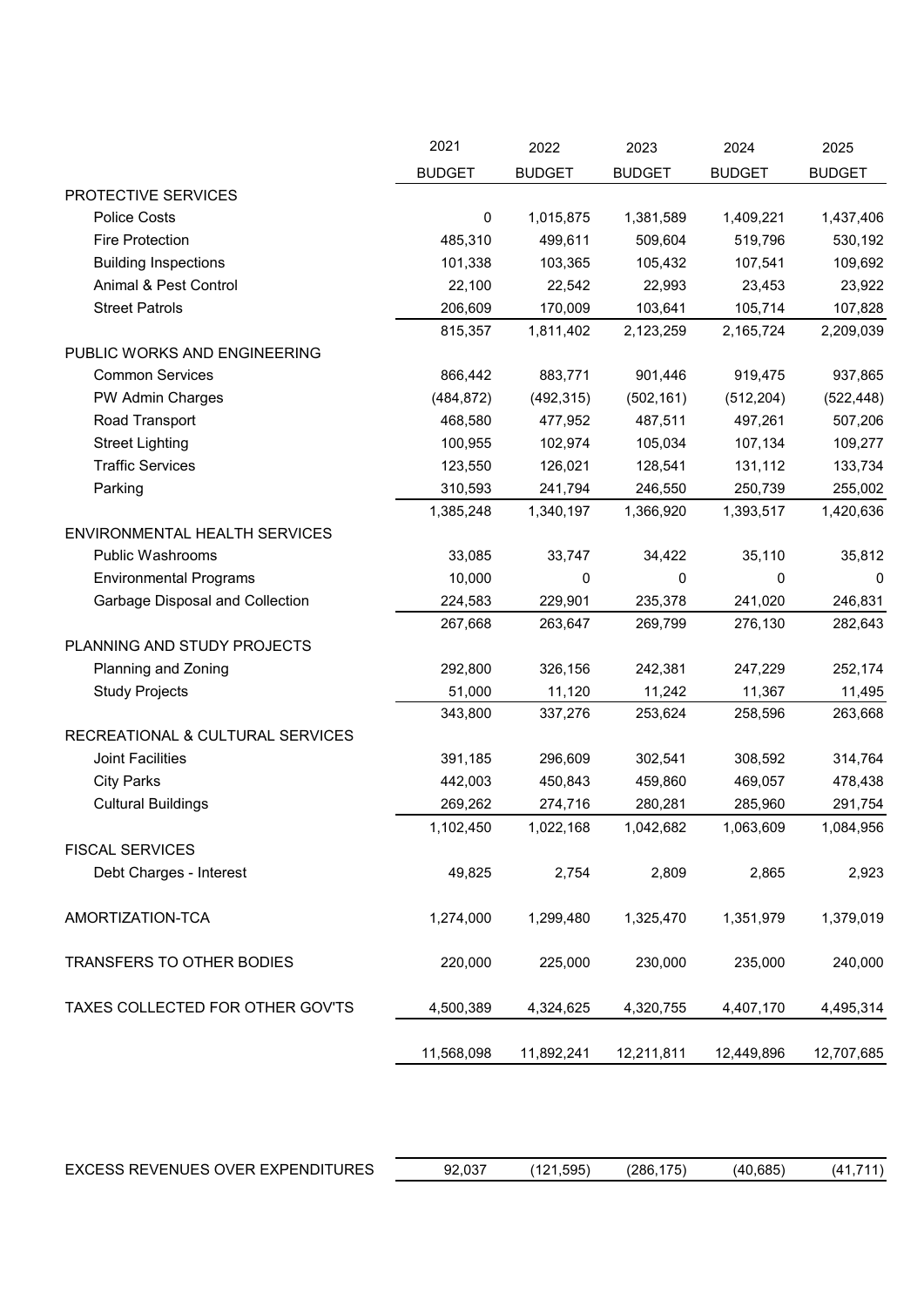|                                           | 2021          | 2022          | 2023          | 2024          | 2025          |
|-------------------------------------------|---------------|---------------|---------------|---------------|---------------|
|                                           | <b>BUDGET</b> | <b>BUDGET</b> | <b>BUDGET</b> | <b>BUDGET</b> | <b>BUDGET</b> |
| ADJUST FOR NON-CASH ITEMS<br>Amortization | 1,274,000     | 1,299,480     | 1,325,470     | 1,351,979     | 1,379,019     |
| ADJUST FOR CASH ITEMS - NON PSAB          |               |               |               |               |               |
| Transfer from Own Funds and Reserves      | 1,661,461     | 360,400       | 32,500        | 0             | 5,000         |
| <b>Prior Years Surplus</b>                | 387,974       | 186,773       | 200,000       | 0             | 0             |
| Contribution to General Capital Fund      | (1, 119, 100) | (853, 493)    | (686,078)     | (706,000)     | (727,000)     |
| <b>Transfer to Reserves</b>               | (1,598,492)   | (826, 685)    | (540, 837)    | (560,414)     | (570, 428)    |
| Transfer Parcel Taxes - Sewer             | (44, 880)     | (44, 880)     | (44, 880)     | (44, 880)     | (44, 880)     |
| Debt Repayment - Debentures               | (653,000)     | 0             | 0             | 0             | 0             |
|                                           | (92,037)      | 121,595       | 286,174       | 40,685        | 41,711        |
| Change in Financial Equity                | 0             | (0)           | (0)           | 0             | (0)           |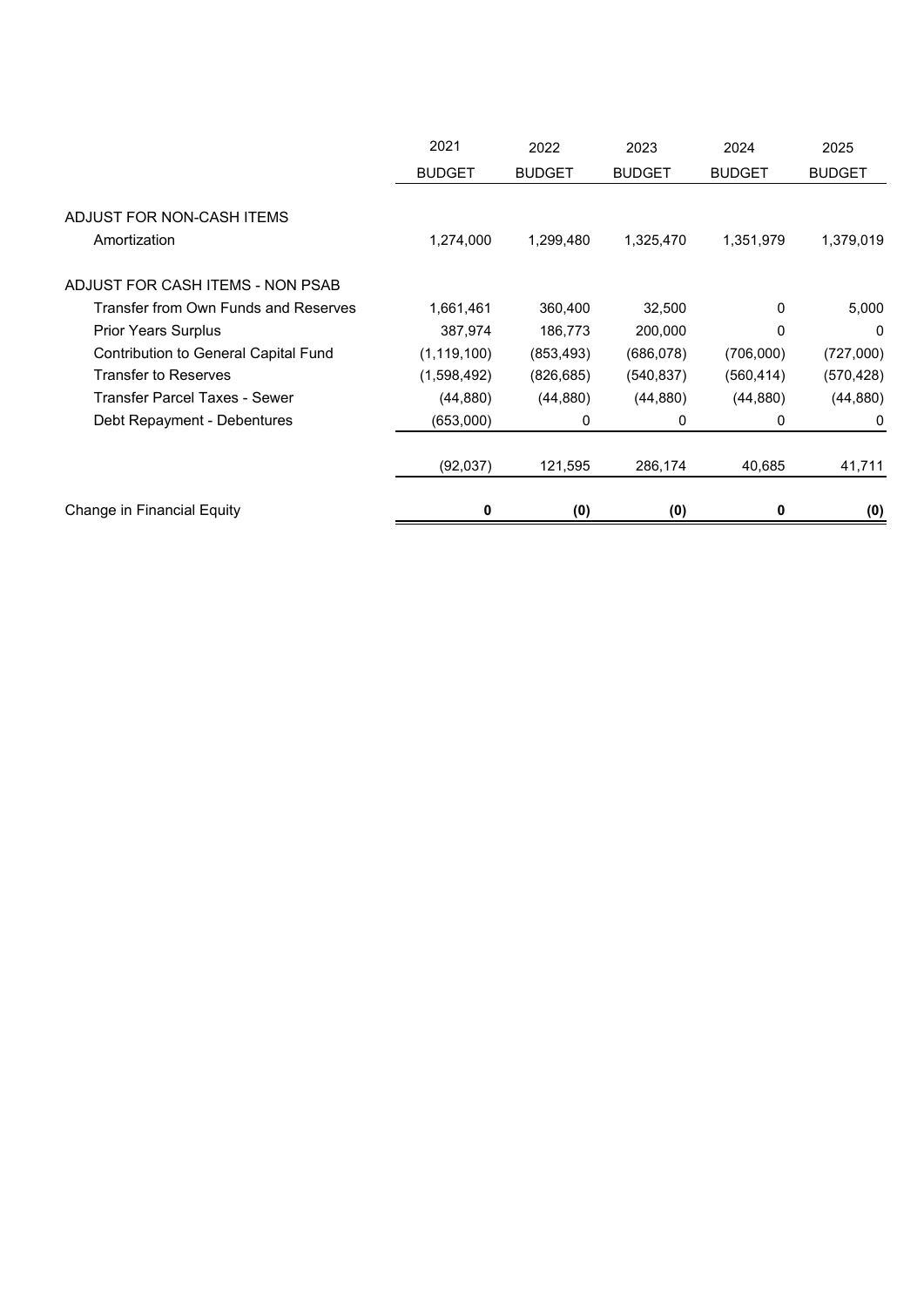|                                           | 2021          | 2022          | 2023            | 2024            | 2025          |
|-------------------------------------------|---------------|---------------|-----------------|-----------------|---------------|
|                                           | <b>BUDGET</b> | <b>BUDGET</b> | <b>BUDGET</b>   | <b>BUDGET</b>   | <b>BUDGET</b> |
| <b>REVENUE</b>                            |               |               |                 |                 |               |
|                                           |               |               |                 |                 |               |
| <b>TAXATION</b>                           |               |               |                 |                 |               |
| <b>Real Property</b>                      |               |               |                 |                 |               |
| % including Policing                      | 3.51%         | 4.50%         | 6.9%            | 7.1%            | 2.5%          |
| <b>General Purposes</b>                   | 3,661,538     | 3,810,606     | 3,793,973       | 4,131,833       | 4,240,048     |
| Policing Levy                             | $\mathbf 0$   | 940,875       | 1,381,589       | 1,409,221       | 1,437,406     |
| Police Bridging Capital (PBC) Levy        | 885,547       | 0             | 0               | 0               | 0             |
| <b>General Utilities</b>                  | 106,000       | 107,060       | 108,131         | 109,212         | 110,304       |
| Special Assessment - BIA                  | 220,000       | 225,000       | 230,000         | 235,000         | 240,000       |
| Frontage and Parcel Taxes                 | 44,880        | 44,880        | 44,880          | 44,880          | 44,880        |
|                                           | 4,917,965     | 5,128,421     | 5,558,573       | 5,930,146       | 6,072,638     |
| <b>GRANTS IN LIEU OF TAXES</b>            |               |               |                 |                 |               |
| Federal - Post Office Building            | 12,175        | 12,540        | 12,916          | 13,304          | 13,703        |
| <b>SALES OF SERVICE</b>                   |               |               |                 |                 |               |
| <b>Garbage Collection Fees</b>            | 177,260       | 182,578       | 188,055         | 193,697         | 199,508       |
| Recycling - Curbside                      | 47,323        | 47,323        | 47,323          | 47,323          | 47,323        |
| Fire Protection - Cowichan Tribes         | 101,379       | 102,393       | 103,417         | 104,451         | 105,495       |
| Fire Protection - Eagle Heights           | 238,414       | 240,798       | 243,206         | 245,638         | 248,095       |
| <b>Fire Protection Other</b>              | 500           | 500           | 500             | 500             | 500           |
| <b>Administration &amp; Recoveries</b>    | 16,650        | 16,983        | 17,323          | 17,669          | 18,022        |
| Sports Field User Fees                    | 2,500         | 2,500         | 2,500           | 2,500           | 2,500         |
| <b>Cowichan Tribes Roads Contribution</b> | 400           | 408           | 416             | 424             | 433           |
| <b>Public Works Miscellaneous</b>         | 11,000        | 11,110        | 11,221          | 11,333          | 11,447        |
|                                           | 595,426       | 604,593       | 613,961         | 623,536         | 633,323       |
| OTHER REVENUE OWN SOURCES                 |               |               |                 |                 |               |
| <b>Licences &amp; Permits</b>             |               |               |                 |                 |               |
| <b>Business Licences</b>                  | 90,000        |               |                 |                 |               |
| Licence Other                             | 1,439         | 91,800        | 93,636<br>1,497 | 95,509<br>1,527 | 97,419        |
|                                           |               | 1,468         |                 |                 | 1,558         |
| Delivery Vehicle                          | 0             | 0             | 0               | 0               | 0             |
| <b>Building Permits</b>                   | 35,000        | 35,700        | 36,414          | 37,142          | 37,885        |
| <b>Plumbing Permits</b>                   | 3,000         | 3,060         | 3,121           | 3,184           | 3,247         |
| <b>Other Permits/Inspections</b>          | 3,000         | 3,060         | 3,121           | 3,184           | 3,247         |
| Dog Licences                              | 9,500         | 9,690         | 9,884           | 10,081          | 10,283        |
|                                           | 141,939       | 144,778       | 147,673         | 150,627         | 153,639       |
| Fines - Parking & Other                   | 23,650        | 24,123        | 24,605          | 25,098          | 25,600        |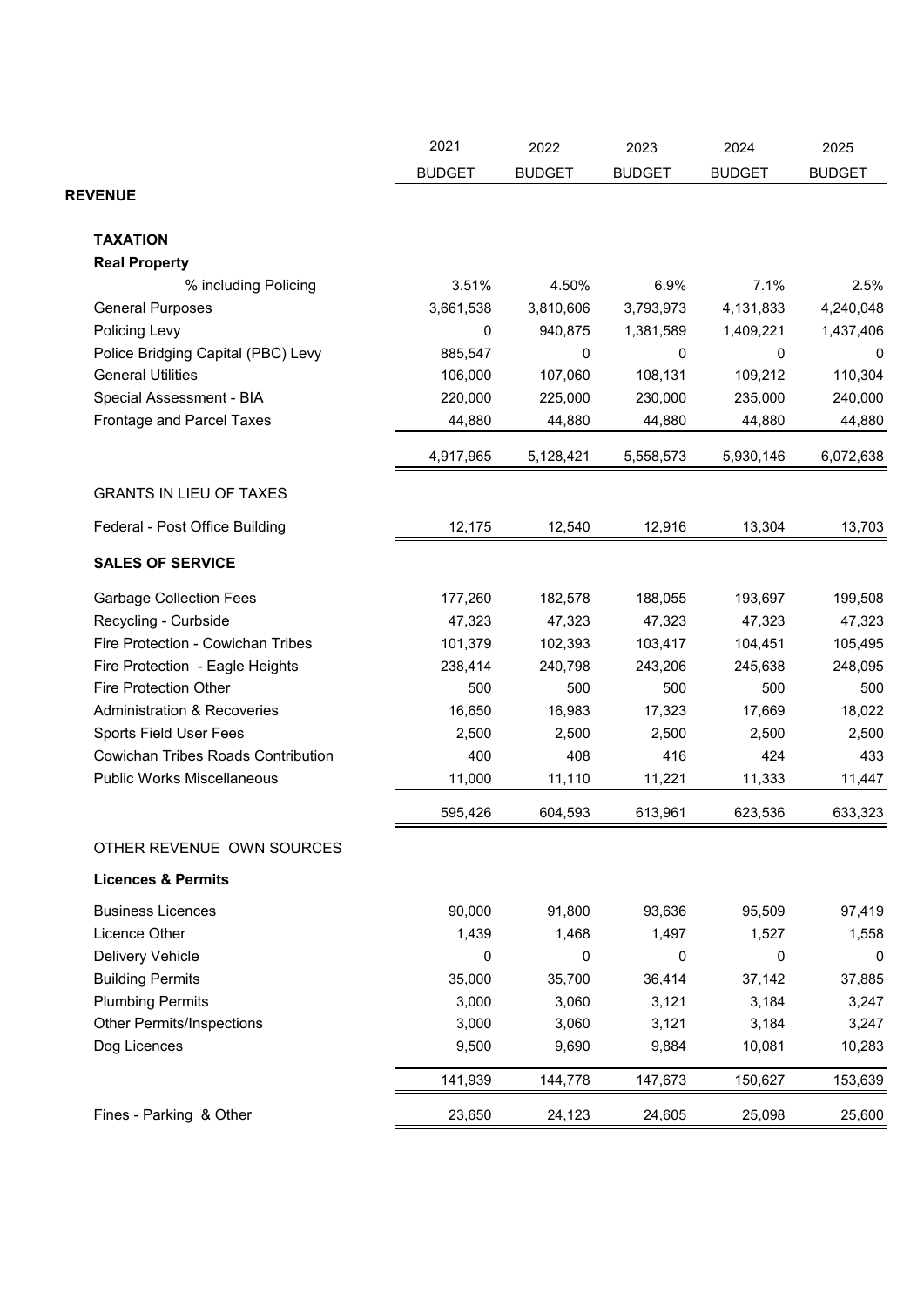|                                                   | 2021          | 2022          | 2023          | 2024          | 2025          |
|---------------------------------------------------|---------------|---------------|---------------|---------------|---------------|
|                                                   | <b>BUDGET</b> | <b>BUDGET</b> | <b>BUDGET</b> | <b>BUDGET</b> | <b>BUDGET</b> |
| <b>Rentals</b>                                    |               |               |               |               |               |
| <b>Buildings</b>                                  | 20,876        | 21,502        | 22,147        | 22,812        | 23,496        |
| <b>Leased Land</b>                                | 82,473        | 84,122        | 85,805        | 87,521        | 89,271        |
| Margaret Moss Lease                               | 86,758        | 87,672        | 91,325        | 91,325        | 91,325        |
| Pay Parking                                       | 30,000        | 32,500        | 33,150        | 33,813        | 34,489        |
| <b>Permit Parking</b>                             | 30,200        | 24,508        | 24,999        | 25,499        | 26,009        |
| <b>Other Parking</b>                              | 900           | 918           | 936           | 955           | 974           |
|                                                   | 251,207       | 251,223       | 258,362       | 261,924       | 265,565       |
| <b>Return on Investments</b>                      |               |               |               |               |               |
| Term Deposit & Bank Interest                      | 12,700        | 12,954        | 13,213        | 13,477        | 13,747        |
| <b>Penalties &amp; Interest on Taxes</b>          |               |               |               |               |               |
| <b>Penalties on Taxes</b>                         | 37,000        | 37,740        | 38,495        | 39,265        | 40,050        |
| Interest on Taxes                                 | 10,000        | 10,200        | 10,404        | 10,612        | 10,824        |
|                                                   | 47,000        | 47,940        | 48,899        | 49,877        | 50,874        |
| Other                                             |               |               |               |               |               |
| <b>Tourism Revenues</b>                           | 930           | 949           | 968           | 987           | 1,007         |
| Miscellaneous Revenue                             | 8,100         | 8,262         | 8,427         | 8,596         | 8,768         |
| <b>Fortis Operating Fee</b>                       | 23,485        | 23,955        | 24,434        | 24,922        | 25,421        |
| <b>Land Use Alteration Fees</b>                   | 13,000        | 13,260        | 13,525        | 13,796        | 14,072        |
| <b>Subdivision Application Fees</b>               | 0             | 0             | 0             | 0             | 0             |
| <b>Plan Processing Fees</b>                       | 5,000         | 5,100         | 5,202         | 5,306         | 5,412         |
| <b>Emergency Program Revenue</b>                  | 0             | 0             | 0             | 0             | $\mathbf 0$   |
| <b>Equipment Charges less operating</b>           | 283,997       | 289,677       | 295,470       | 301,380       | 307,407       |
| Parking Patrol Contribution - DDBIA               | 3,000         | 3,000         | 3,000         | 3,000         | 3,000         |
| <b>Contributions - Misc</b>                       | 200,000       | 300,000       | 0             | 0             | 0             |
|                                                   | 537,512       | 644,202       | 351,026       | 357,987       | 365,087       |
| UNCONDITIONAL TRANSFERS<br>FROM OTHER GOVERNMENTS |               |               |               |               |               |
| Provincial - Revenue Sharing                      | 555,000       | 555,000       | 555,000       | 555,000       | 555,000       |
| CONDITIONAL TRANSFERS FROM<br>OTHER GOVERNMENTS   |               |               |               |               |               |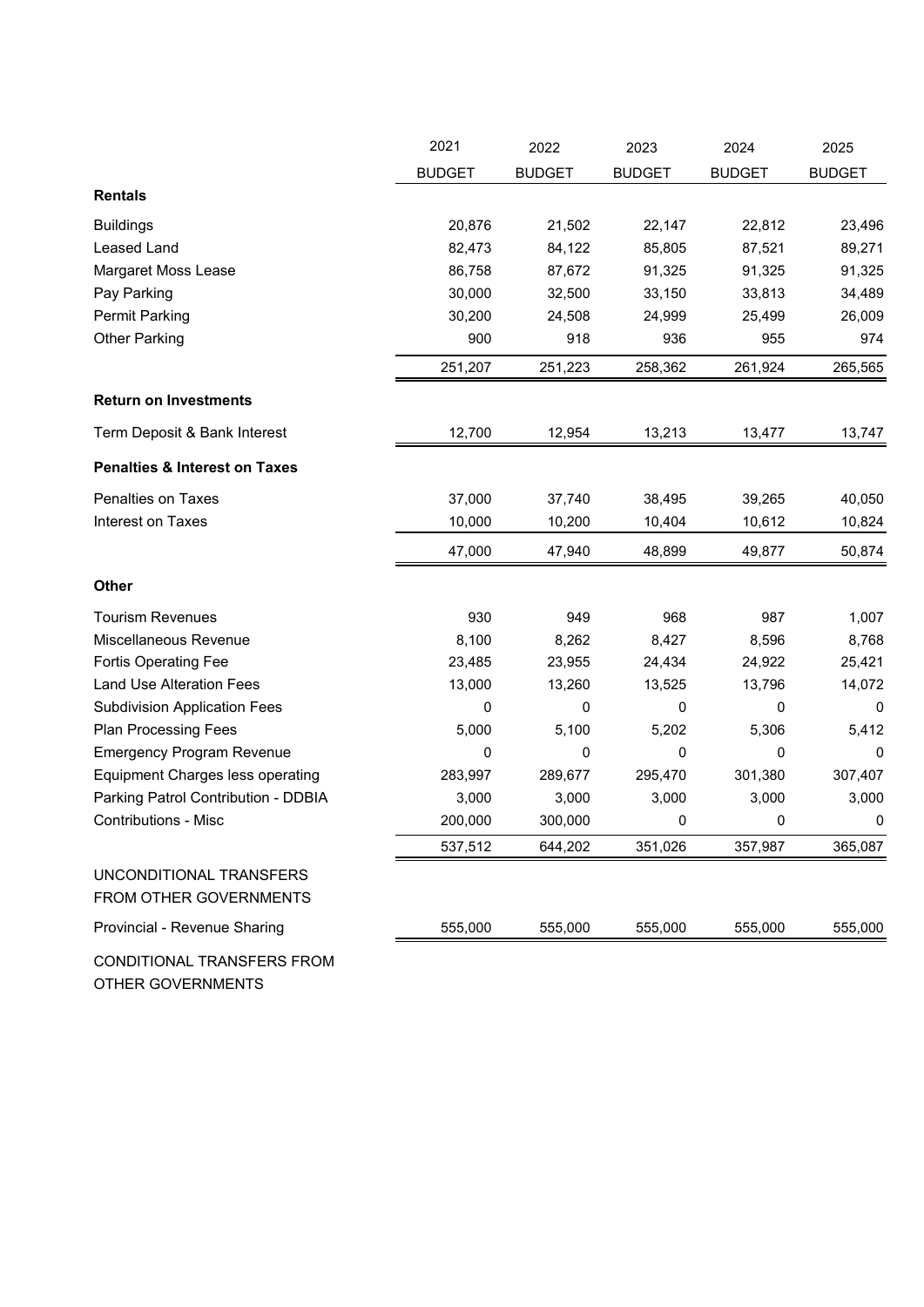|                                       | 2021          | 2022          | 2023          | 2024          | 2025          |
|---------------------------------------|---------------|---------------|---------------|---------------|---------------|
|                                       | <b>BUDGET</b> | <b>BUDGET</b> | <b>BUDGET</b> | <b>BUDGET</b> | <b>BUDGET</b> |
| <b>Provincial Grants</b>              |               |               |               |               |               |
| - Carbon Grant                        | 5,000         | 5,100         | 5,202         | 5,306         | 5,412         |
| - COVID19 Restart Grant               | 0             | 0             | 0             | 0             | 0             |
| - Sharps Collection Grant             | 45,322        | 0             | 0             | 0             | $\mathbf 0$   |
|                                       | 50,322        | 5,100         | 5,202         | 5,306         | 5,412         |
| <b>Federal Grants</b>                 |               |               |               |               |               |
| - Other Federal Grants                | 0             | 0             | 0             | 0             | 0             |
|                                       |               |               |               |               |               |
|                                       | $\pmb{0}$     | $\pmb{0}$     | 0             | $\pmb{0}$     | $\mathbf 0$   |
| Regional                              |               |               |               |               |               |
| Parks Contribution From N. Cowichan   | 14,850        | 15,147        | 15,450        | 15,759        | 16,074        |
|                                       | 14,850        | 15,147        | 15,450        | 15,759        | 16,074        |
| <b>OTHER TRANSFERS</b>                |               |               |               |               |               |
| <b>Prior Years Surplus</b>            |               |               |               |               |               |
| For Misc Capital                      | 347,974       | 186,773       | 0             | 0             | 0             |
| For Misc Operating                    | 0             | 0             | 200,000       | 0             | 0             |
| - Restructure Expenses                | 40,000        | 0             | 0             | 0             | 0             |
| - Council Conference and Training     | 0             | 0             | 0             | 0             | 0             |
|                                       | 387,974       | 186,773       | 200,000       | 0             | 0             |
| <b>Own Funds and Reserve Accounts</b> |               |               |               |               |               |
| <b>From Reserves</b>                  |               |               |               |               |               |
| - Snow Reserve                        | 0             | 0             | 0             | 0             | 0             |
| - Parking Reserve                     | 30,000        | 0             | 0             | 0             | 0             |
| - Environment Reserve                 | 9,286         | 0             | 0             | 0             | 0             |
| - Police Operating Reserve            | 40,300        | 80,200        | 0             | 0             | 0             |
| - Cannabis Reserve                    | 75,300        | 80,200        | 0             | 0             | 0             |
| - Election Reserve                    | 0             | 15,000        | 0             | 0             | 0             |
| - Records Management Reserve          | 0             | 0             | 0             | 0             | 0             |
| - Tourism Operating Reserve           | 2,850         | 0             | 0             | 0             | 0             |
| - Communications Reserve              | 5,000         | 0             | 5,000         | 0             | 5,000         |
| - Totem Reserve                       | 0             | 0             | 0             | 0             | 0             |
| - Fire Investigation Reserve          | 0             | 0             | 0             | 0             | 0             |
| - Covid Grant Reserve                 | 786,600       | 110,000       | 27,500        | 0             | 0             |
| - Police Bridging Capital Reserve     | 700,125       | 75,000        | 0             | 0             | 0             |
| - Schappert Bequest Reserve           | 12,000        | 0             | 0             | 0             | 0             |
|                                       | 1,661,461     | 360,400       | 32,500        | $\pmb{0}$     | 5,000         |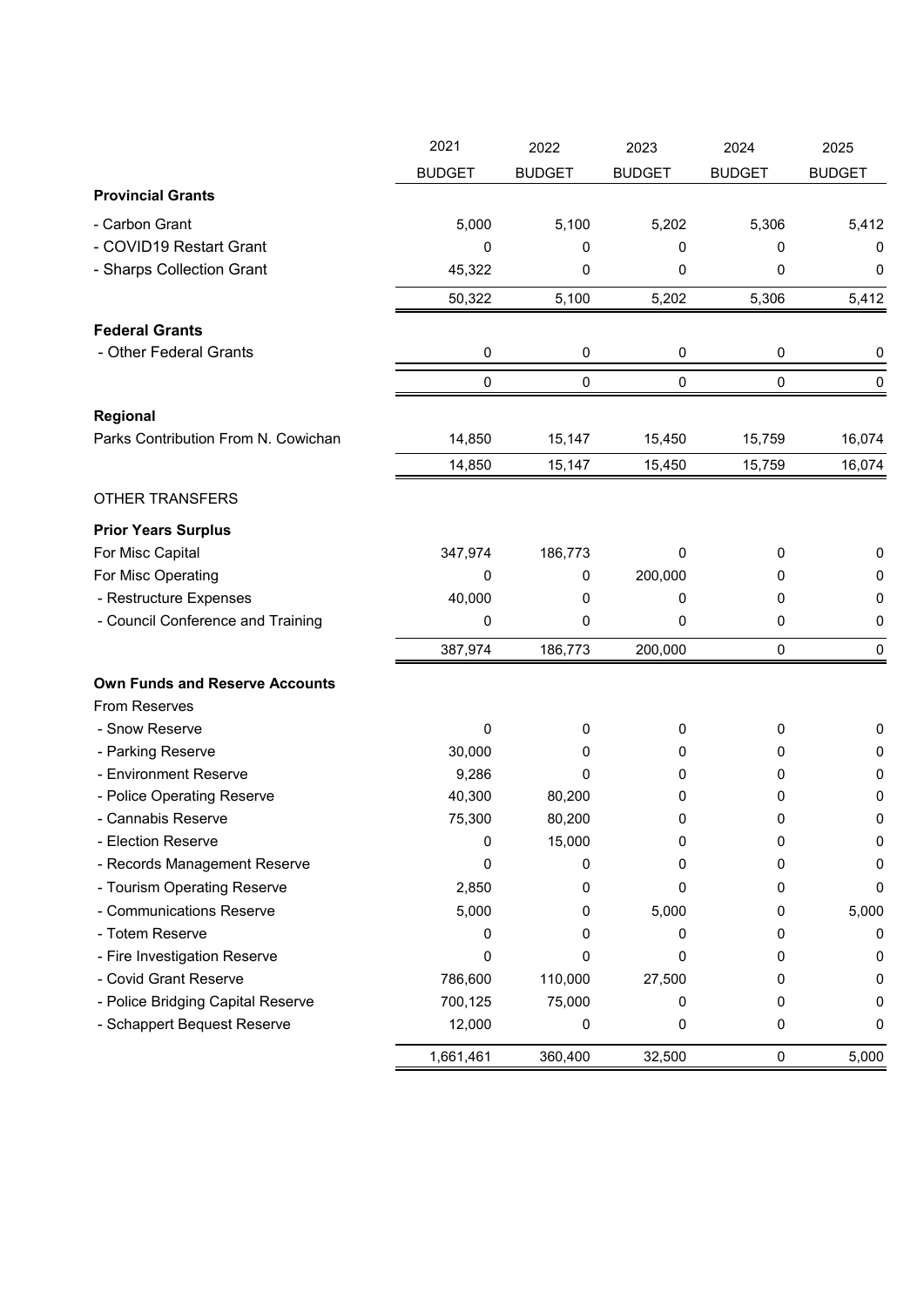| <b>Total Revenue</b>               | 14,173,037    | 11,867,142    | 11,784,581    | 12,249,228    | 12,514,598    |
|------------------------------------|---------------|---------------|---------------|---------------|---------------|
|                                    | 4,500,389     | 4.324.625     | 4,320,755     | 4,407,170     | 4,495,314     |
| <b>B.C. Assessment Authority</b>   | 53,908        | 54,986        | 56,086        | 57,208        | 58,352        |
| <b>Municipal Finance Authority</b> | 241           | 246           | 251           | 256           | 261           |
| C.V. Regional Hospital District    | 622,363       | 634,810       | 647,506       | 660.457       | 673,666       |
| <b>Provincial Policing Levy</b>    | 347,414       | 88,591        | 0             | 0             | $\Omega$      |
| <b>School Taxes</b>                | 1,815,000     | 1,851,300     | 1,888,326     | 1,926,093     | 1,964,614     |
| <b>Regional District</b>           | 1,661,463     | 1,694,692     | 1,728,586     | 1,763,158     | 1,798,421     |
| COLLECTIONS FOR OTHER GOVERNMENTS  |               |               |               |               |               |
|                                    | <b>BUDGET</b> | <b>BUDGET</b> | <b>BUDGET</b> | <b>BUDGET</b> | <b>BUDGET</b> |
|                                    | 2021          | 2022          | 2023          | 2024          | 2025          |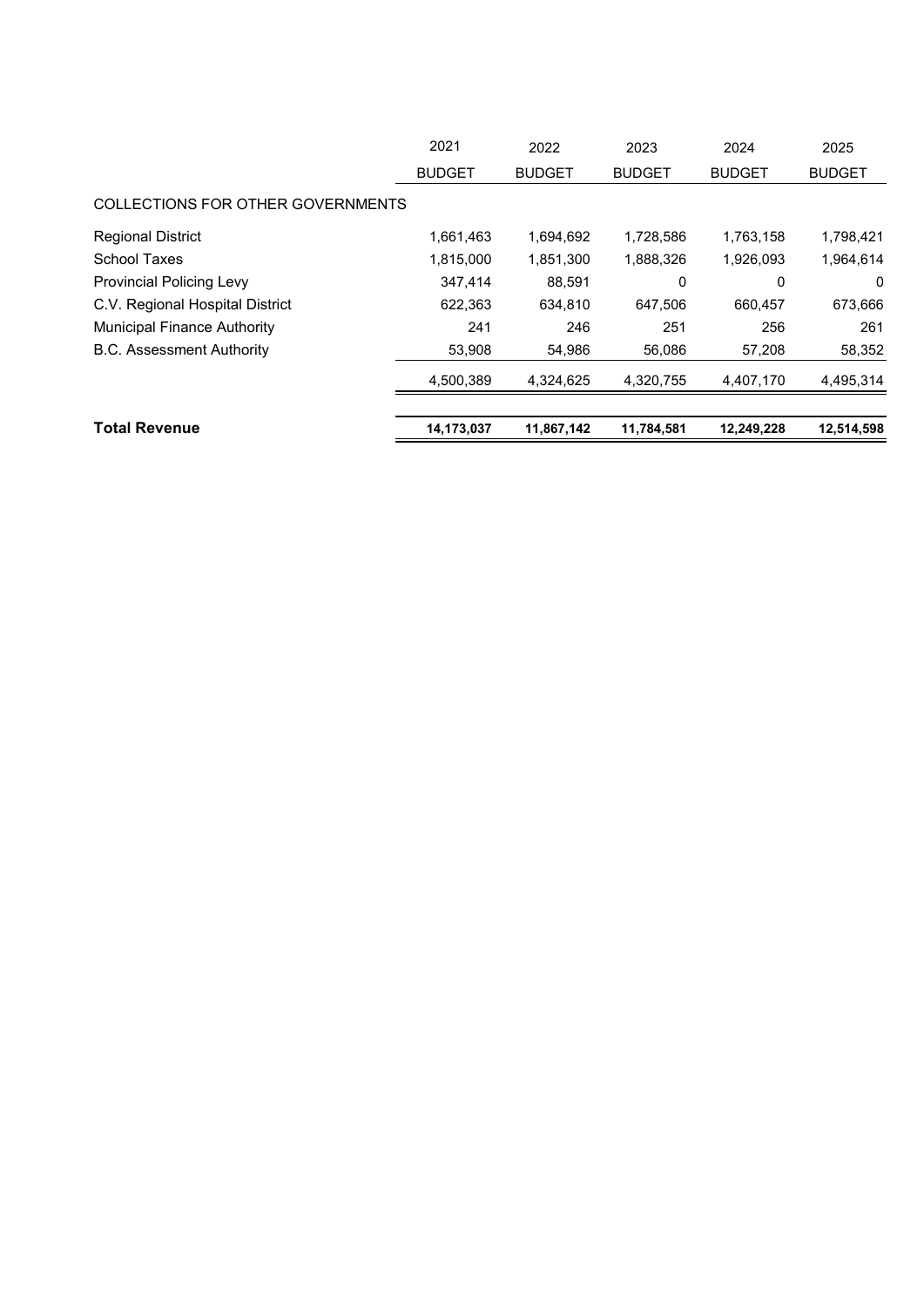|                                                       | 2021          | 2022          | 2023          | 2024          | 2025          |
|-------------------------------------------------------|---------------|---------------|---------------|---------------|---------------|
|                                                       | <b>BUDGET</b> | <b>BUDGET</b> | <b>BUDGET</b> | <b>BUDGET</b> | <b>BUDGET</b> |
|                                                       |               |               |               |               |               |
| <b>EXPENSES</b><br><b>GENERAL GOVERNMENT SERVICES</b> |               |               |               |               |               |
| Legislative                                           |               |               |               |               |               |
| <b>Council Indemnities</b>                            | 163,913       | 167,191       | 170,535       | 173,946       | 177,425       |
| Legislative Conferences & Travel                      | 14,500        | 30,000        | 30,600        | 31,212        | 31,836        |
|                                                       | 178,413       | 197,191       | 201,135       | 205,158       | 209,261       |
| Administrative                                        |               |               |               |               |               |
| <b>City Hall Salaries &amp; Benefits</b>              | 972,500       | 991,950       | 1,011,789     | 1,032,025     | 1,052,665     |
| Sick & Severance Accrual Increase                     | 57,000        | 58,140        | 59,303        | 60,489        | 61,699        |
| Retirement Allowance & Payouts                        | 0             | 0             | 0             | 0             | 0             |
| Conferences & Travel                                  | 6,500         | 13,000        | 13,260        | 13,525        | 13,796        |
| Meeting Expenses & Annual Functions                   | 7,550         | 7,701         | 7,855         | 8,012         | 8,172         |
| Memberships                                           | 11,250        | 11,475        | 11,705        | 11,939        | 12,177        |
| <b>Computer Services &amp; Supplies</b>               | 96,600        | 98,532        | 100,503       | 102,513       | 104,563       |
| Legal                                                 | 30,000        | 30,600        | 31,212        | 31,836        | 32,473        |
| Training & Recognition                                | 14,732        | 15,027        | 15,327        | 15,634        | 15,946        |
| Accounting & Audit                                    | 22,000        | 22,440        | 22,889        | 23,347        | 23,814        |
| Consulting                                            | 4,000         | 4,080         | 4,162         | 4,245         | 4,330         |
| <b>Human Resources Services</b>                       | 34,600        | 35,292        | 35,998        | 36,718        | 37,452        |
| <b>Other General Services</b>                         | 10,700        | 10,914        | 11,132        | 11,355        | 11,582        |
| Write Down of Account Receivable                      | 0             | 0             | 0             | 0             | 0             |
| <b>Common Services</b>                                |               |               |               |               |               |
| City Hall Maintenance & Operation                     | 68,200        | 69,564        | 70,955        | 72,374        | 73,822        |
| Insurance                                             | 59,138        | 60,321        | 61,527        | 62,758        | 64,013        |
| Telephone & Postage                                   | 17,150        | 17,493        | 17,843        | 18,200        | 18,564        |
| Advertising                                           | 5,400         | 5,508         | 5,618         | 5,731         | 5,845         |
| Printing & Stationery                                 | 14,800        | 15,096        | 15,398        | 15,706        | 16,020        |
| Equipment Maintenance & Replacement                   | 500           | 510           | 520           | 531           | 541           |
| Equipment Leases & Service Contracts                  | 2,600         | 2,652         | 2,705         | 2,759         | 2,814         |
| Sundry                                                | 2,925         | 2,984         | 3,043         | 3,104         | 3,166         |
| <b>Bank Charges</b>                                   | 4,000         | 4,080         | 4,162         | 4,245         | 4,330         |
|                                                       | 1,442,145     | 1,477,358     | 1,506,905     | 1,537,043     | 1,567,784     |
| Other                                                 |               |               |               |               |               |
| <b>Election Expenses</b>                              | 0             | 20,000        | 0             | 0             | 0             |
| Grants - Annual Application                           | 116,160       | 20,000        | 20,400        | 20,808        | 21,224        |
| Grants - Yearly Ongoing                               | 22,700        | 23,154        | 23,617        | 24,089        | 24,571        |
| <b>Tourism Spending</b>                               | 29,850        | 26,790        | 27,326        | 27,872        | 28,430        |
| <b>Summer Festival</b>                                | 1,000         | 1,020         | 1,040         | 1,061         | 1,082         |
| <b>Totem Tours Contribution</b>                       | 11,000        | 11,220        | 11,444        | 11,673        | 11,907        |
| <b>Totem Installations</b>                            | 0             | 0             | 0             | 0             | 0             |
| Records Management Project                            | 329,925       | 12,000        | 12,240        | 12,485        | 12,734        |
| Communications (Training and Consult)                 | 17,000        | 17,340        | 17,687        | 8,041         | 18,201        |
| Safer Community Plan                                  | 0             | 0             | 0             | 0             | 0             |
| <b>City Square Management</b>                         | 4,000         | 4,000         | 4,000         | 4,000         | 4,000         |
| Remembrance Day Expenses                              | 6,200         | 6,324         | 6,450         | 6,579         | 6,711         |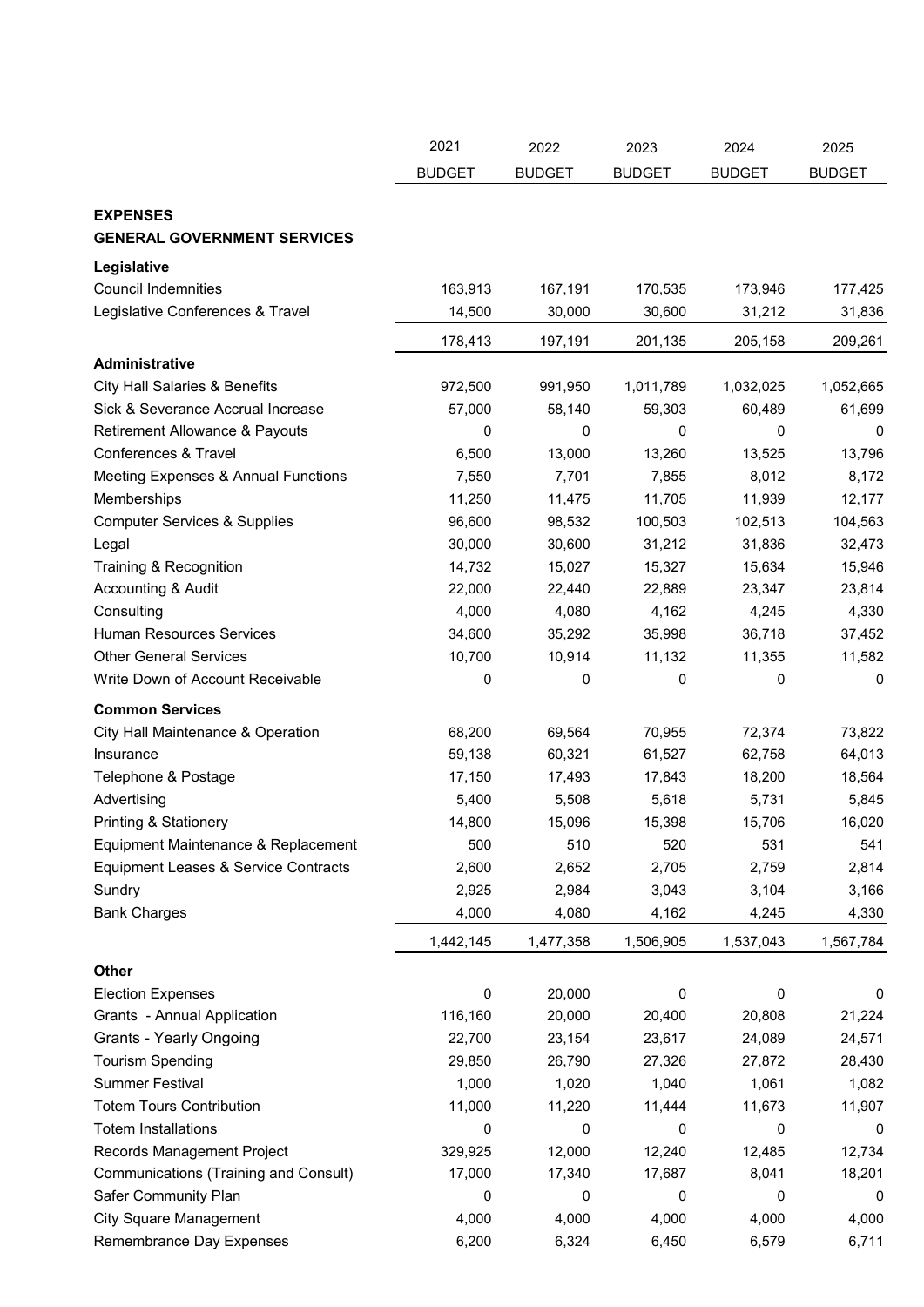|                                                 | 2021          | 2022          | 2023          | 2024          | 2025          |
|-------------------------------------------------|---------------|---------------|---------------|---------------|---------------|
|                                                 | <b>BUDGET</b> | <b>BUDGET</b> | <b>BUDGET</b> | <b>BUDGET</b> | <b>BUDGET</b> |
| Operations & Maint. (Leased Bldgs.)             | 4,285         | 4,371         | 4,458         | 4,547         | 4,638         |
| <b>Margaret Moss</b>                            | 6,713         | 6,713         | 6,713         | 6,713         | 6,713         |
| Junior Council                                  | 1,500         | 1,500         | 1,500         | 1,500         | 1,500         |
|                                                 | 550,333       | 154,432       | 136,876       | 129,369       | 141,712       |
| <b>Administration Distributions - Fire</b>      | (35, 949)     | (37,008)      | (37, 748)     | (38, 503)     | (39, 273)     |
| Administration Distributions - Garbage          | (16, 636)     | (17, 035)     | (17, 446)     | (17, 870)     | (18, 306)     |
| Administration Distributions - Water            | (330, 814)    | (331,009)     | (333,599)     | (337, 930)    | (345, 598)    |
| <b>Administration Distributions - Sewer</b>     | (178, 131)    | (178, 236)    | (179, 630)    | (181, 962)    | (186, 091)    |
|                                                 | (561, 530)    | (563, 288)    | (568, 423)    | (576, 265)    | (589, 269)    |
|                                                 | 1,609,361     | 1,265,693     | 1,276,493     | 1,295,305     | 1,329,488     |
|                                                 |               |               |               |               |               |
| <b>PROTECTIVE SERVICES</b>                      |               |               |               |               |               |
| <b>Police Costs</b>                             | 0             | 1,015,875     | 1,381,589     | 1,409,221     | 1,437,406     |
| <b>Fire Department</b>                          |               |               |               |               |               |
| Salaries - Chief & Officers                     | 51,300        | 52,326        | 53,373        | 54,440        | 55,529        |
| Call Pay - Volunteers                           | 137,900       | 140,658       | 143,471       | 146,341       | 149,267       |
| <b>Mutual Aid</b>                               | 0             | 0             | 0             | 0             | 0             |
| Fire Hall Operation & Maintenance               | 37,337        | 38,084        | 38,845        | 39,622        | 40,415        |
| Fire Alarm System                               | 9,650         | 9,843         | 10,040        | 10,241        | 10,445        |
| <b>Training &amp; Conferences</b>               | 49,750        | 55,000        | 56,100        | 57,222        | 58,366        |
| Firefighters' Insurance                         | 7,100         | 7,242         | 7,387         | 7,535         | 7,685         |
| Fire Investigation & Prevention                 | 37,500        | 38,250        | 39,015        | 39,795        | 40,591        |
| <b>Hydrant Rental</b>                           | 19,000        | 19,380        | 19,768        | 20,163        | 20,566        |
| Clothing                                        | 10,000        | 10,200        | 10,404        | 10,612        | 10,824        |
| <b>Firefighting Equipment &amp; Maintenance</b> | 22,500        | 22,950        | 23,409        | 23,877        | 24,355        |
| Fire Dept - Other                               | 28,675        | 29,249        | 29,833        | 30,430        | 31,039        |
| Administration Charge - Fire                    | 35,949        | 37,008        | 37,748        | 38,503        | 39,273        |
| PW Storage Shed Hydro                           | 1,200         | 1,224         | 1,248         | 1,273         | 1,299         |
|                                                 | 447,861       | 461,413       | 470,642       | 480,055       | 489,656       |
| <b>Fire Vehicle Operation &amp; Maintenance</b> |               |               |               |               |               |
| 1-2000 Ladder Truck                             | 11,576        | 11,808        | 12,044        | 12,285        | 12,530        |
| 2-2019 5500 Truck                               | 2,700         | 2,754         | 2,809         | 2,865         | 2,923         |
| 3-2000 Chev Crew Cab                            | 4,701         | 4,795         | 4,891         | 4,989         | 5,089         |
| 4-2002 Lafrance Pumper                          | 550           | 561           | 572           | 584           | 595           |
| 5-2005 Lafrance Pumper                          | 4,811         | 4,907         | 5,005         | 5,105         | 5,208         |
| 6-2005 Tank Truck                               | 5,134         | 5,237         | 5,341         | 5,448         | 5,557         |
| 7-2007 Dodge Nitro                              | 0             | 0             | 0             | 0             | 0             |
| 8-2018 Spartan Metro                            | 5,085         | 5,187         | 5,290         | 5,396         | 5,504         |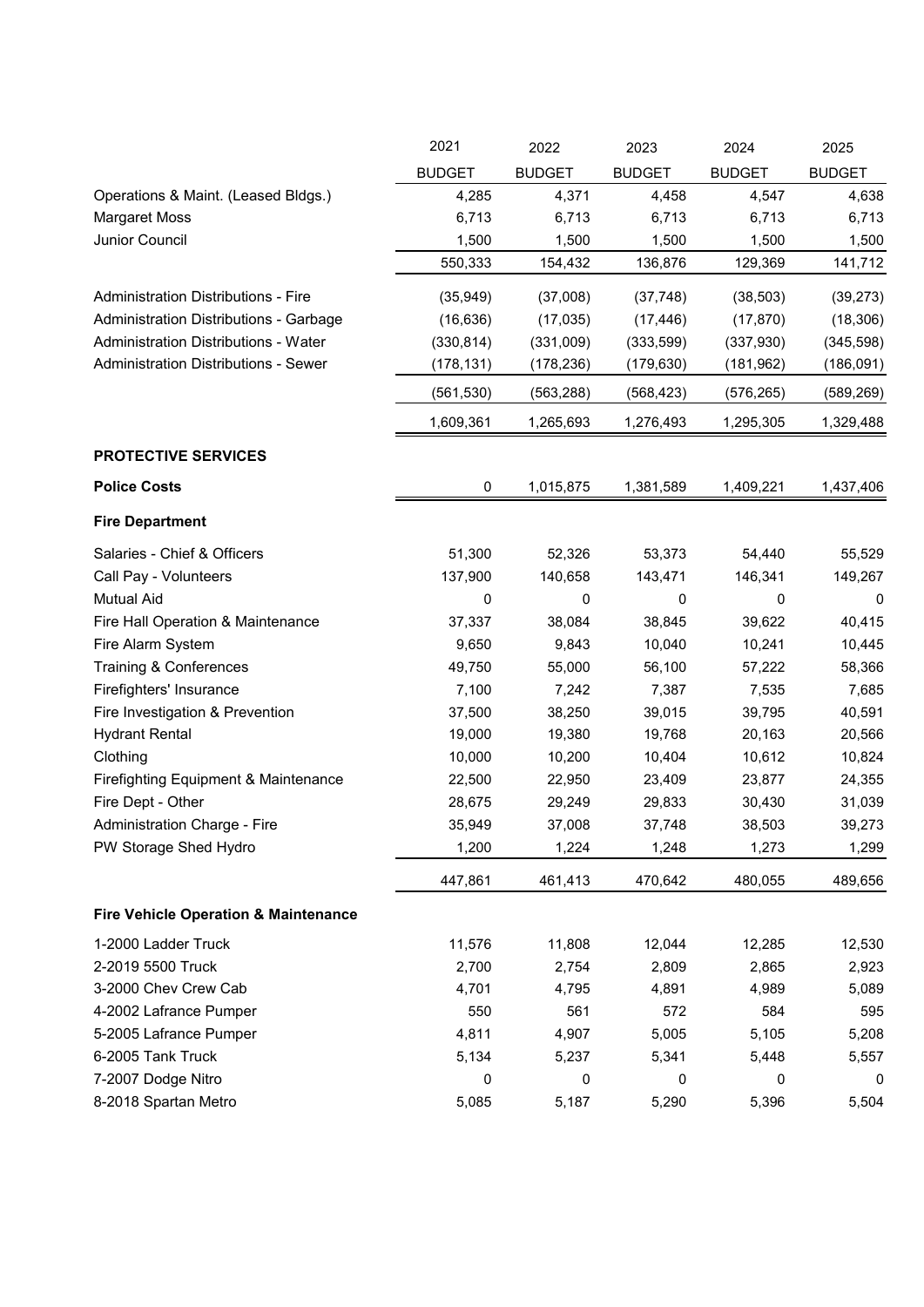|                                           | 2021          | 2022          | 2023          | 2024          | 2025          |
|-------------------------------------------|---------------|---------------|---------------|---------------|---------------|
|                                           | <b>BUDGET</b> | <b>BUDGET</b> | <b>BUDGET</b> | <b>BUDGET</b> | <b>BUDGET</b> |
| 9-2012 Rescue Truck                       | 2,892         | 2,950         | 3,009         | 3,069         | 3,130         |
|                                           | 37,449        | 38,198        | 38,962        | 39,741        | 40,536        |
| <b>Total Fire Department</b>              | 485,310       | 499,611       | 509,604       | 519,796       | 530,192       |
| <b>Building Inspection</b>                |               |               |               |               |               |
| Building Inspection - Salaries & Benefits | 104,100       | 106,182       | 108,306       | 110,472       | 112,681       |
| Building Inspection - Transportation      | 3,500         | 3,570         | 3,641         | 3,714         | 3,789         |
| Building Inspection - Other               | 2,550         | 2,601         | 2,653         | 2,706         | 2,760         |
| Admin Charges - Building Inspection       | (8, 812)      | (8,988)       | (9, 168)      | (9,351)       | (9,538)       |
|                                           | 101,338       | 103,365       | 105,432       | 107,541       | 109,692       |
| <b>Animal Control</b>                     |               |               |               |               |               |
| Animal Control Contract & Supplies        | 22,100        | 22,542        | 22,993        | 23,453        | 23,922        |
| <b>Other Protection</b>                   |               |               |               |               |               |
| <b>Highway Safety</b>                     | 68,400        | 68,400        | 0             | 0             | $\Omega$      |
| <b>Street &amp; Park Patrols</b>          | 138,209       | 101,609       | 103,641       | 105,714       | 107,828       |
|                                           | 206,609       | 170,009       | 103,641       | 105,714       | 107,828       |
| PUBLIC WORKS AND ENGINEERING              |               |               |               |               |               |
| <b>Common Services</b>                    |               |               |               |               |               |
| PW Administration Salaries & Benefits     | 372,050       | 379,491       | 387,081       | 394,822       | 402,719       |
| Wages - Engineering                       | 323,872       | 330,349       | 336,956       | 343,696       | 350,569       |
| <b>Engineering Services</b>               | 16,340        | 16,667        | 17,000        | 17,340        | 17,687        |
| Other - Common Services                   | 57,875        | 59,033        | 60,213        | 61,417        | 62,646        |
| Safety Committee & Officer                | 30,900        | 31,518        | 32,148        | 32,791        | 33,447        |
| <b>Other Safety Supplies</b>              | 4,300         | 4,386         | 4,474         | 4,563         | 4,654         |
| Workshop & Yards                          | 54,250        | 55,335        | 56,442        | 57,571        | 58,722        |
| Small Tools & Equipment                   | 6,855         | 6,992         | 7,132         | 7,275         | 7,420         |
|                                           | 866,442       | 883,771       | 901,446       | 919,475       | 937,865       |
| PW Admin Distributions - Water            | (350, 477)    | (355, 855)    | (362, 972)    | (370, 231)    | (377, 636)    |
| PW Admin Distributions - Sewer            | (134, 395)    | (136, 460)    | (139, 189)    | (141, 973)    | (144, 813)    |
|                                           |               |               |               |               |               |
|                                           | (484, 872)    | (492, 315)    | (502, 161)    | (512, 204)    | (522, 448)    |
|                                           | 381,570       | 391,456       | 399,285       | 407,271       | 415,416       |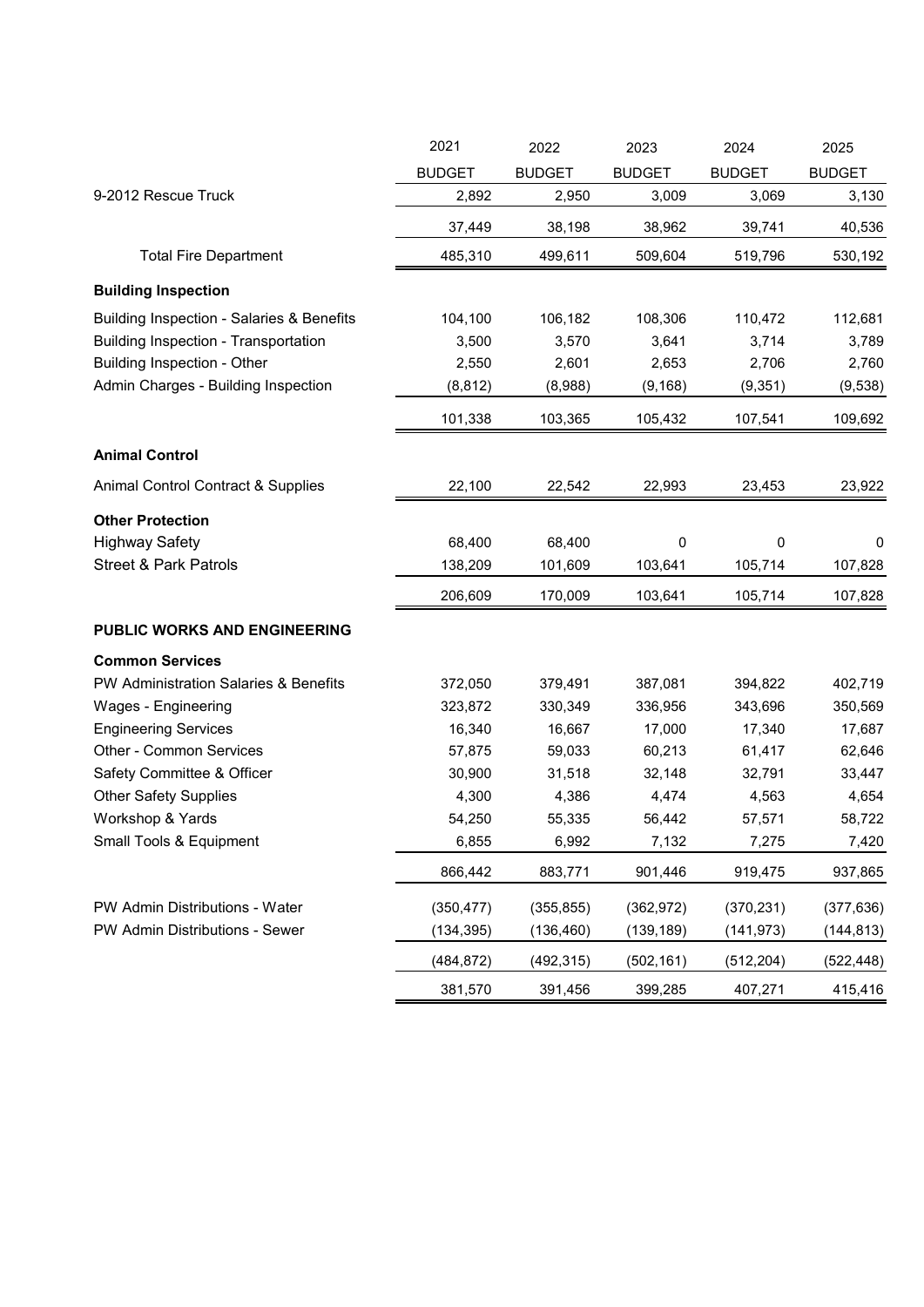|                                      | 2021          | 2022          | 2023          | 2024          | 2025          |
|--------------------------------------|---------------|---------------|---------------|---------------|---------------|
|                                      | <b>BUDGET</b> | <b>BUDGET</b> | <b>BUDGET</b> | <b>BUDGET</b> | <b>BUDGET</b> |
| <b>General Maintenance</b>           |               |               |               |               |               |
| <b>Street Maintenance</b>            | 81,850        | 83,487        | 85,157        | 86,860        | 88,597        |
| Sidewalk Maintenance                 | 60,000        | 61,200        | 62,424        | 63,672        | 64,946        |
| <b>Storm Sewers</b>                  | 55,900        | 57,018        | 58,158        | 59,322        | 60,508        |
| <b>Storm Water Quality Testing</b>   | 5,000         | 5,100         | 5,202         | 5,306         | 5,412         |
| <b>Marchmont Storm Pumps</b>         | 12,472        | 12,721        | 12,976        | 13,235        | 13,500        |
| <b>Dike Maintenance</b>              | 6,000         | 6,120         | 6,242         | 6,367         | 6,495         |
| <b>Street Sweeping</b>               | 64,710        | 66,004        | 67,324        | 68,671        | 70,044        |
| <b>Boulevards</b>                    | 60,000        | 61,200        | 62,424        | 63,672        | 64,946        |
| <b>Tree Maintenance</b>              | 33,850        | 34,527        | 35,218        | 35,922        | 36,640        |
| <b>Totem Maintenance</b>             | 19,848        | 20,245        | 20,650        | 21,063        | 21,484        |
| Snow Removal                         | 57,100        | 58,242        | 59,407        | 60,595        | 61,807        |
| <b>Weed Control</b>                  | 11,850        | 12,087        | 12,329        | 12,575        | 12,827        |
|                                      | 468,580       | 477,952       | 487,511       | 497,261       | 507,206       |
| <b>Street Lighting</b>               |               |               |               |               |               |
| <b>Street Lights</b>                 | 91,455        | 93,284        | 95,150        | 97,053        | 98,994        |
| Decorative Lights                    | 9,500         | 9,690         | 9,884         | 10,081        | 10,283        |
|                                      | 100,955       | 102,974       | 105,034       | 107,134       | 109,277       |
| <b>Traffic Services</b>              |               |               |               |               |               |
| Road Marking                         | 58,400        | 59,568        | 60,759        | 61,975        | 63,214        |
| <b>Street Signs</b>                  | 25,510        | 26,020        | 26,541        | 27,071        | 27,613        |
| <b>Traffic Signals</b>               | 39,640        | 40,433        | 41,241        | 42,066        | 42,908        |
|                                      | 123,550       | 126,021       | 128,541       | 131,112       | 133,734       |
| <b>Parking and Bylaw Enforcement</b> |               |               |               |               |               |
| <b>Parking Patrols</b>               | 51,970        | 53,009        | 54,070        | 55,151        | 56,254        |
| Other - Parking Expenses             | 8,300         | 8,466         | 8,635         | 8,808         | 8,984         |
| Parking Lot Lease                    | 32,059        | 4,000         | 4,000         | 4,000         | 4,000         |
|                                      | 92,329        | 65,475        | 66,705        | 67,959        | 69,238        |
| <b>Bylaw Enforcement Salaries</b>    | 138,245       | 141,010       | 143,830       | 145,988       | 148,177       |
| <b>Homeless Encampment Costs</b>     | 15,000        | 15,300        | 15,606        | 15,918        | 16,236        |
| Sharps Pickup Program                | 45,322        | 0             | 0             | 0             | $\pmb{0}$     |
| Other Bylaw Enforcement              | 10,990        | 11,210        | 11,434        | 11,663        | 11,896        |
| Parking Lot Maintenance              | 21,765        | 22,200        | 22,644        | 23,097        | 23,559        |
| Admin Charge - Water                 | (13,058)      | (13, 402)     | (13, 670)     | (13, 885)     | (14, 105)     |
|                                      | 218,264       | 176,318       | 179,845       | 182,780       | 185,764       |
|                                      | 310,593       | 241,794       | 246,550       | 250,739       | 255,002       |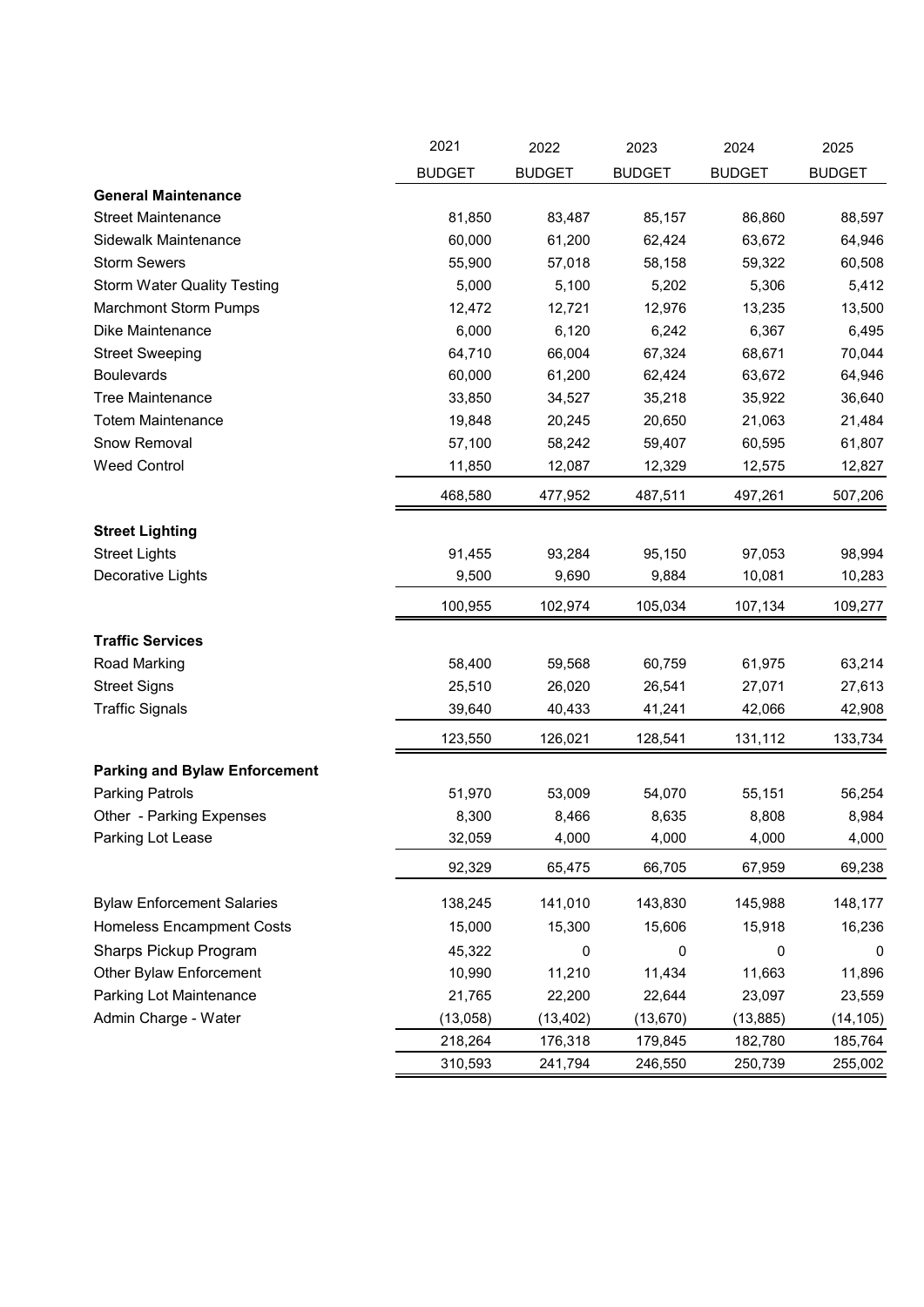|                                     | 2021          | 2022          | 2023          | 2024          | 2025          |
|-------------------------------------|---------------|---------------|---------------|---------------|---------------|
|                                     | <b>BUDGET</b> | <b>BUDGET</b> | <b>BUDGET</b> | <b>BUDGET</b> | <b>BUDGET</b> |
| <b>Municipal Equipment Charges</b>  |               |               |               |               |               |
| 01 '90/05 Dump Truck                | 12,760        | 13,015        | 13,276        | 13,541        | 13,812        |
| 02 98 Ingersoll Compressor          | 755           | 770           | 786           | 801           | 817           |
| 03 2004 GMC Service Body            | 0             | 0             | 0             | 0             | 0             |
| 05 2000 GMC Dump                    | 0             | 0             | 0             | 0             | 0             |
| 06 2000 Altec Lift Truck            | 0             | 0             | 0             | 0             | 0             |
| 09 06 John Deere X724A              | 0             | 0             | 0             | 0             | 0             |
| 12 05 Paint Sprayer                 | 0             | 0             | 0             | 0             | 0             |
| 16 00 VA-25S Sidewalk Grinder       | 90            | 92            | 94            | 96            | 97            |
| 18 Chain Saws/ Trimmers             | 235           | 240           | 244           | 249           | 254           |
| 21 Mowers/Leaf Blowers              | 2,350         | 2,397         | 2,445         | 2,494         | 2,544         |
| 22 2004 F350 Dump                   | 0             | 0             | 0             | 0             | 0             |
| 24 Weedeater/Hedge Trimmers         | 3,600         | 3,672         | 3,745         | 3,820         | 3,897         |
| 25 Compactors                       | 1,400         | 1,428         | 1,457         | 1,486         | 1,515         |
| 28 Trash Pumps                      | 200           | 204           | 208           | 212           | 216           |
| 29 06 John Deere Mower              | 4,104         | 4,186         | 4,270         | 4,355         | 4,442         |
| 30 Edger                            | 30            | 31            | 31            | 32            | 32            |
| 32 2000 14' Sander                  | 0             | 0             | 0             | $\Omega$      | 0             |
| 40 Stihl Cutoff Saw                 | 160           | 163           | 166           | 170           | 173           |
| 42 2004 Husqvarna Mower             | 0             | 0             | 0             | 0             | $\mathbf 0$   |
| 44 1994 Elgin Sweeper               | 500           | 510           | 520           | 531           | 541           |
| 45 88 Pressure washer               | 130           | 133           | 135           | 138           | 141           |
| 46 04 Grumman Van                   | 0             | 0             | 0             | 0             | 0             |
| 48 89 Cement Mixer                  | 91            | 93            | 95            | 97            | 99            |
| 49 1994 Parks Trailer               | 395           | 403           | 411           | 419           | 428           |
| 51 2004 Parks Trailer               | 0             | 0             | 0             | 0             | $\Omega$      |
| 52 2005 Dakota                      | 5,350         | 5,457         | 5,566         | 5,677         | 5,791         |
| 56 2006 New Holland Backhoe         | 0             | 0             | 0             | 0             | 0             |
| 58 2007 Civic Hybrid                | 0             | 0             | 0             | 0             | 0             |
| 59 2008 Chevy Silverado PU          | 0             | 0             | 0             | 0             | 0             |
| 60 2008 GMC Dump Box                | 7,560         | 7,711         | 7,865         | 8,023         | 8,183         |
| 61 2008 Utility Trailer             | 260           | 265           | 271           | 276           | 281           |
| 62 2008 Honda Road Saw              | 800           | 816           | 832           | 849           | 866           |
| 63 2009 Snowblower                  | 270           | 275           | 281           | 287           | 292           |
| 64 Herring Pump                     | 250           | 255           | 260           | 265           | 271           |
| 65 2011 International Garbage Truck | 35,500        | 36,210        | 36,934        | 37,673        | 38,426        |
| 66 2011 Ford Fiesta                 | 4,970         | 5,069         | 5,171         | 5,274         | 5,380         |
| 67 2012 Mower - Kohler 52"          | 0             | 0             | 0             | 0             | 0             |
| 68 2012 Vactor Truck                | 34,910        | 35,608        | 36,320        | 37,047        | 37,788        |
| 69 2012 Backhoe CAT 420             | 16,520        | 16,850        | 17,187        | 17,531        | 17,882        |
| 71 2013 Toyota Prius - Hybrid       | 3,180         | 3,244         | 3,308         | 3,375         | 3,442         |
| 72 2013 Brine Trailer               | 1,800         | 1,836         | 1,873         | 1,910         | 1,948         |
| 73 2014 Portable Generator          | 720           | 734           | 749           | 764           | 779           |
| 74 2014 Honda Fit                   | 2,770         | 2,825         | 2,882         | 2,940         | 2,998         |
| 75 2015 Ford F-550                  | 9,760         | 9,955         | 10,154        | 10,357        | 10,565        |
| 76 2015 Sander on #75               | 900           | 918           | 936           | 955           | 974           |
| 77 2015 Ford Van                    | 5,550         | 5,661         | 5,774         | 5,890         | 6,007         |
| 78 2015 Parks Trailer               | 425           | 434           | 442           | 451           | 460           |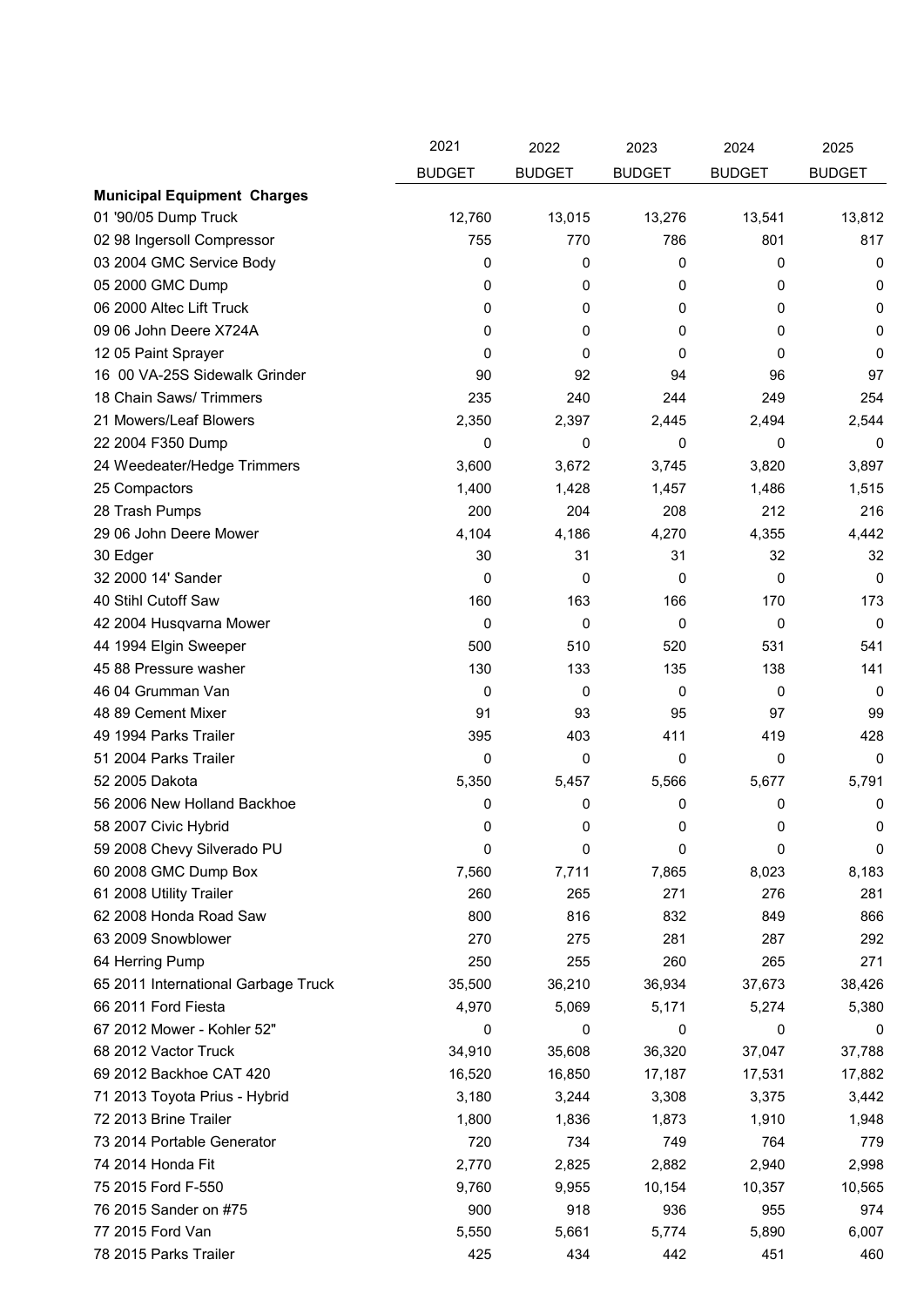|                                      | 2021          | 2022          | 2023          | 2024          | 2025          |
|--------------------------------------|---------------|---------------|---------------|---------------|---------------|
|                                      | <b>BUDGET</b> | <b>BUDGET</b> | <b>BUDGET</b> | <b>BUDGET</b> | <b>BUDGET</b> |
| 79 Yamaha Generator                  | 150           | 153           | 156           | 159           | 162           |
| 80 Salt/Sand Spreader                | 2,400         | 2,448         | 2,497         | 2,547         | 2,598         |
| 81 Sewer Camera                      | 200           | 204           | 208           | 212           | 216           |
| 82 2016 Ford F-150                   | 4,050         | 4,131         | 4,214         | 4,298         | 4,384         |
| 83 2017 F350                         | 8,310         | 8,476         | 8,646         | 8,819         | 8,995         |
| 84 Survey equipment                  | 60            | 61            | 62            | 64            | 65            |
| 85 2017 Promaster Van                | 6,850         | 6,987         | 7,127         | 7,269         | 7,415         |
| 86 - Ford F150                       | 3,300         | 3,366         | 3,433         | 3,502         | 3,572         |
| 87 - 2012 Cat loader                 | 10,650        | 10,863        | 11,080        | 11,302        | 11,528        |
| 88 - 2018 ITB Step Van               | 6,700         | 6,834         | 6,971         | 7,110         | 7,252         |
| 89 - John Deere Lawnmower            | 3,100         | 3,162         | 3,225         | 3,290         | 3,356         |
| 90 - Ford Bucket Truck               | 4,150         | 4,233         | 4,318         | 4,404         | 4,492         |
| 91 - Titan Paint Sprayer             | 500           | 510           | 520           | 531           | 541           |
| 92 - Rainbow Trailer                 | 270           | 275           | 281           | 287           | 292           |
| 93 - Honda Clarity                   | 2,768         | 2,823         | 2,880         | 2,937         | 2,996         |
| 94 - Bagela Paving Machine           | 1,450         | 1,479         | 1,509         | 1,539         | 1,570         |
| 95 - Ford Ranger                     | 4,050         | 4,131         | 4,214         | 4,298         | 4,384         |
| 96 - Chev 3500                       | 6,800         | 6,936         | 7,075         | 7,216         | 7,361         |
| 97 - JD Mower                        | 2,340         | 2,387         | 2,435         | 2,483         | 2,533         |
| 98 - Gravel Truck                    | 7,100         | 7,242         | 7,387         | 7,535         | 7,685         |
| 100 - Salt/Sand Spreader             | 200           | 204           | 208           | 212           | 216           |
| 101 - Caterpillar Backhoe            | 8,250         | 8,415         | 8,583         | 8,755         | 8,930         |
| 102 - Dodge Nitro                    | 0             | 0             | 0             | $\mathbf 0$   | $\Omega$      |
| <b>Undistributed Charges</b>         | 4,400         | 4,488         | 4,578         | 4,669         | 4,763         |
| <b>Transfer Equipment Surplus</b>    | 283,997       | 289,677       | 295,470       | 301,380       | 307,407       |
|                                      | 530,340       | 540,947       | 551,766       | 562,801       | 574,057       |
| <b>ENVIRONMENTAL HEALTH SERVICES</b> |               |               |               |               |               |
| <b>Public Washrooms</b>              |               |               |               |               |               |
| Canada Avenue Washrooms              | 18,885        | 19,263        | 19,648        | 20,041        | 20,442        |

| Canada Avenue Washrooms          | 18,885 | 19.263 | 19.648   | 20.041 | 20,442   |
|----------------------------------|--------|--------|----------|--------|----------|
| <b>Centennial Park Washrooms</b> | 14.200 | 14.484 | 14.774   | 15.069 | 15,371   |
|                                  | 33,085 | 33.747 | 34.422   | 35.110 | 35,812   |
| <b>Environmental Programs</b>    |        |        |          |        |          |
| <b>Environmental Programs</b>    | 10.000 | 0      | $\Omega$ | 0      | $\Omega$ |
|                                  | 10.000 | 0      | 0        | 0      | $\Omega$ |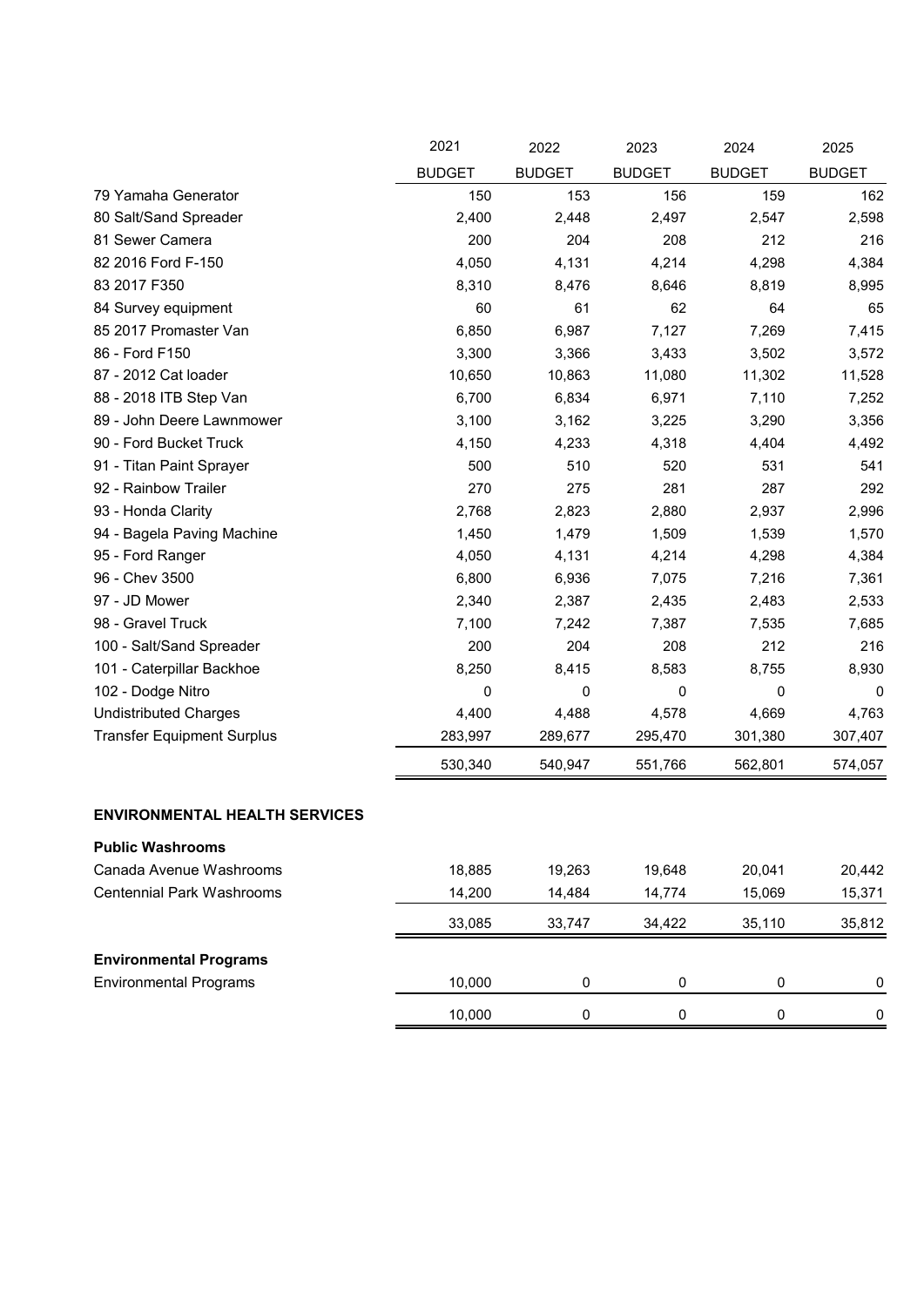|                                           | 2021            | 2022            | 2023          | 2024             | 2025          |
|-------------------------------------------|-----------------|-----------------|---------------|------------------|---------------|
|                                           | <b>BUDGET</b>   | <b>BUDGET</b>   | <b>BUDGET</b> | <b>BUDGET</b>    | <b>BUDGET</b> |
| <b>Residential Garbage Collection</b>     |                 |                 |               |                  |               |
| Wages & Benefits - Collection             | 64,450          | 65,739          | 67,054        | 68,060           | 69,080        |
| Municipal Equipment - Collection          | 68,000          | 69,360          | 70,747        | 72,162           | 73,605        |
| Administration Charge - Garbage           | 16,633          | 16,966          | 17,305        | 17,651           | 18,004        |
| <b>Cardboard Bins</b>                     | 2,100           | 2,142           | 2,185         | 2,229            | 2,273         |
| <b>Garbage Tipping Fees</b>               | 26,000          | 26,520          | 27,050        | 27,591           | 28,143        |
| Recycling                                 | 4,700           | 4,794           | 4,890         | 4,988            | 5,087         |
| Other Programs - e.g. Yard waste          | 18,100          | 18,462          | 18,831        | 19,208           | 19,592        |
| Organics Disposal                         | 15,000          | 15,300          | 15,606        | 15,918           | 16,236        |
| Other Collection - Litter                 | 7,500           | 7,650           | 7,803         | 7,959            | 8,118         |
| Miscellaneous Garbage Costs               | 2,100           | 2,968           | 3,906         | 5,254            | 6,691         |
|                                           |                 |                 |               |                  |               |
|                                           | 224,583         | 229,901         | 235,378       | 241,020          | 246,831       |
| PLANNING AND STUDY PROJECTS               |                 |                 |               |                  |               |
| <b>Planning Salaries &amp; Benefits</b>   | 274,400         | 307,388         | 223,238       | 227,703          | 232,257       |
| Planning & Zoning Expenses                | 18,400          | 18,768          | 19,143        | 19,526           | 19,917        |
| Restructure                               | 40,000          | 0               | 0             | 0                | 0             |
| <b>DBIA Façade Improvement Program</b>    | 5,000           | 5,000           | 5,000         | 5,000            | 5,000         |
| Carbon Offsets/Projects                   | 6,000           | 6,120           | 6,242         | 6,367            | 6,495         |
|                                           | 343,800         | 337,276         | 253,624       | 258,596          | 263,668       |
|                                           |                 |                 |               |                  |               |
| <b>RECREATION &amp; CULTURAL SERVICES</b> |                 |                 |               |                  |               |
| <b>Joint Recreation Facilities</b>        |                 |                 |               |                  |               |
| Joint Cowichan Aquatic Centre             | 370,000         | 275,000         | 280,500       | 286,110          | 291,832       |
| <b>Joint Parks</b>                        | 6,185           | 6,309           | 6,435         | 6,564            | 6,695         |
| Sportsplex Public Use                     | 15,000          | 15,300          | 15,606        | 15,918           | 16,236        |
|                                           | 391,185         | 296,609         | 302,541       | 308,592          | 314,764       |
| <b>City Parks &amp; Facilities</b>        |                 |                 |               |                  |               |
| <b>Centennial Heights Parks</b>           | 6,790           | 6,926           | 7,064         | 7,206            | 7,350         |
| <b>Station Street Park</b>                | 2,250           | 2,295           | 2,341         | 2,388            | 2,435         |
| Charles Hoey Park                         |                 |                 |               |                  |               |
|                                           | 43,300          | 44,166          | 45,049        | 45,950<br>60,499 | 46,869        |
| <b>Rotary Park</b><br>Sandpitch           | 57,010<br>4,500 | 58,150<br>4,590 | 59,313        |                  | 61,709        |
| <b>McAdam Park</b>                        |                 |                 | 4,682         | 4,775            | 4,871         |
|                                           | 82,382          | 84,030          | 85,710        | 87,424           | 89,173        |
| <b>Centennial Park</b>                    | 59,855          | 61,052          | 62,273        | 63,519           | 64,789        |
| <b>City Square</b>                        | 17,210          | 17,554          | 17,905        | 18,263           | 18,629        |
| Farmers' Market                           | 275             | 281             | 286           | 292              | 298           |
| Downtown Area                             | 126,450         | 128,979         | 131,559       | 134,190          | 136,874       |
| China Gardens                             | 2,075           | 2,117           | 2,159         | 2,202            | 2,246         |
| Friendship (Sii ye' yu) Trail             | 500             | 510             | 520           | 531              | 541           |
| Heiwa Park                                | 6,210           | 6,334           | 6,461         | 6,590            | 6,722         |
| Parks Other                               | 10,790          | 11,006          | 11,226        | 11,450           | 11,679        |
| Parks Training                            | 6,696           | 6,830           | 6,967         | 7,106            | 7,248         |
| Benches & Plaques                         | 830             | 847             | 864           | 881              | 898           |
| Graffiti Removal                          | 8,730           | 8,905           | 9,083         | 9,264            | 9,450         |
| Pole Banners                              | 2,400           | 2,448           | 2,497         | 2,547            | 2,598         |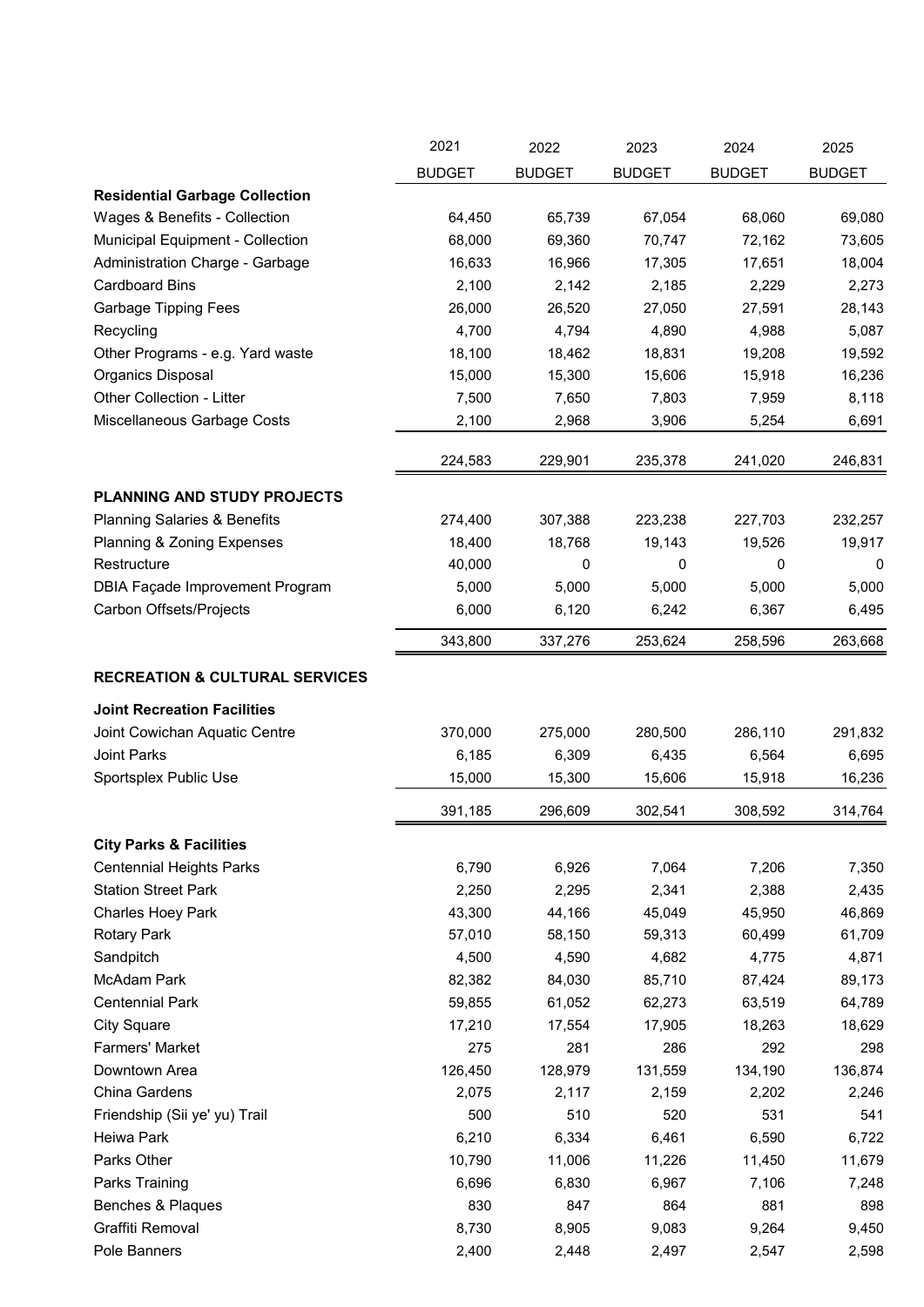|                                                  | 2021          | 2022          | 2023          | 2024          | 2025          |
|--------------------------------------------------|---------------|---------------|---------------|---------------|---------------|
|                                                  | <b>BUDGET</b> | <b>BUDGET</b> | <b>BUDGET</b> | <b>BUDGET</b> | <b>BUDGET</b> |
| <b>Highway Banners</b>                           | 3,750         | 3,825         | 3,902         | 3,980         | 4,059         |
|                                                  | 442,003       | 450,843       | 459,860       | 469,057       | 478,438       |
| <b>Cultural Buildings &amp; Facilities</b>       |               |               |               |               |               |
| Library                                          | 251,536       | 256,567       | 261,698       | 266,932       | 272,271       |
| VSO Centre                                       | 6,876         | 7,082         | 7,295         | 7,514         | 7,739         |
| <b>Public Art Maintenance</b>                    | 750           | 765           | 780           | 796           | 812           |
| <b>Museum Grant &amp; Operating Expenses</b>     | 10,100        | 10,302        | 10,508        | 10,718        | 10,933        |
|                                                  | 269,262       | 274,716       | 280,281       | 285,960       | 291,754       |
| <b>FISCAL SERVICES</b>                           |               |               |               |               |               |
| <b>Interest</b>                                  |               |               |               |               |               |
| Interest on Prepaid Taxes                        | 2,700         | 2,754         | 2,809         | 2,865         | 2,923         |
| <b>Debt Interest</b>                             |               |               |               |               |               |
| Pool Debt                                        | 47,125        | 0             | 0             | 0             | 0             |
|                                                  | 49,825        | 2,754         | 2,809         | 2,865         | 2,923         |
| Principal                                        |               |               |               |               |               |
| Pool Debt Principal                              | 653,000       | $\pmb{0}$     | 0             | 0             | $\pmb{0}$     |
|                                                  | 653,000       | 0             | 0             | $\mathbf 0$   | $\mathbf 0$   |
|                                                  |               |               |               |               |               |
| <b>Transfer to Own Reserves &amp; Allowances</b> |               |               |               |               |               |
| Machinery & Equipment Reserve Fund               | 270,000       | 278,100       | 286,443       | 295,036       | 303,887       |
| Fire Dept Equip Reserve Fund                     | 188,000       | 193,640       | 199,449       | 205,433       | 211,596       |
| <b>Totem Reserve Fund</b>                        | 0             | 0             | 0             | 0             | 0             |
| <b>Elections Reserve</b>                         | 5,000         | 0             | 5,000         | 5,000         | 5,000         |
| Garbage Reserve                                  | 0             | 0             | 0             | 0             | 0             |
| <b>Tourism Reserve</b>                           | 0             | 0             | 0             | 0             | $\mathbf 0$   |
| <b>Leased Buildings Reserve</b>                  | 49,945        | 49,945        | 49,945        | 49,945        | 49.945        |
| Insurance Reserve                                | 0             | 0             | 0             | 0             | 0             |
| Human Resources Reserve                          | 0             | 0             | 0             | 0             | 0             |
| <b>Records Management Reserve</b>                | 0             | 0             | 0             | Ω             | 0             |
| <b>Covid Safe Restart Grant Reserve</b>          | 0             | 0             | 0             | 0             | 0             |
| Cannabis Reserve                                 | 200,000       | 300,000       | 0             |               | 0             |
| <b>Communications Reserve</b>                    | 0             | 5,000         | 0             | 5,000         | 0             |
| Police Bridging Capital Fund (PBC) Reserve       | 885,547       | 0             | 0             | 0             | 0             |
|                                                  | 1,598,492     | 826,685       | 540,837       | 560,414       | 570,428       |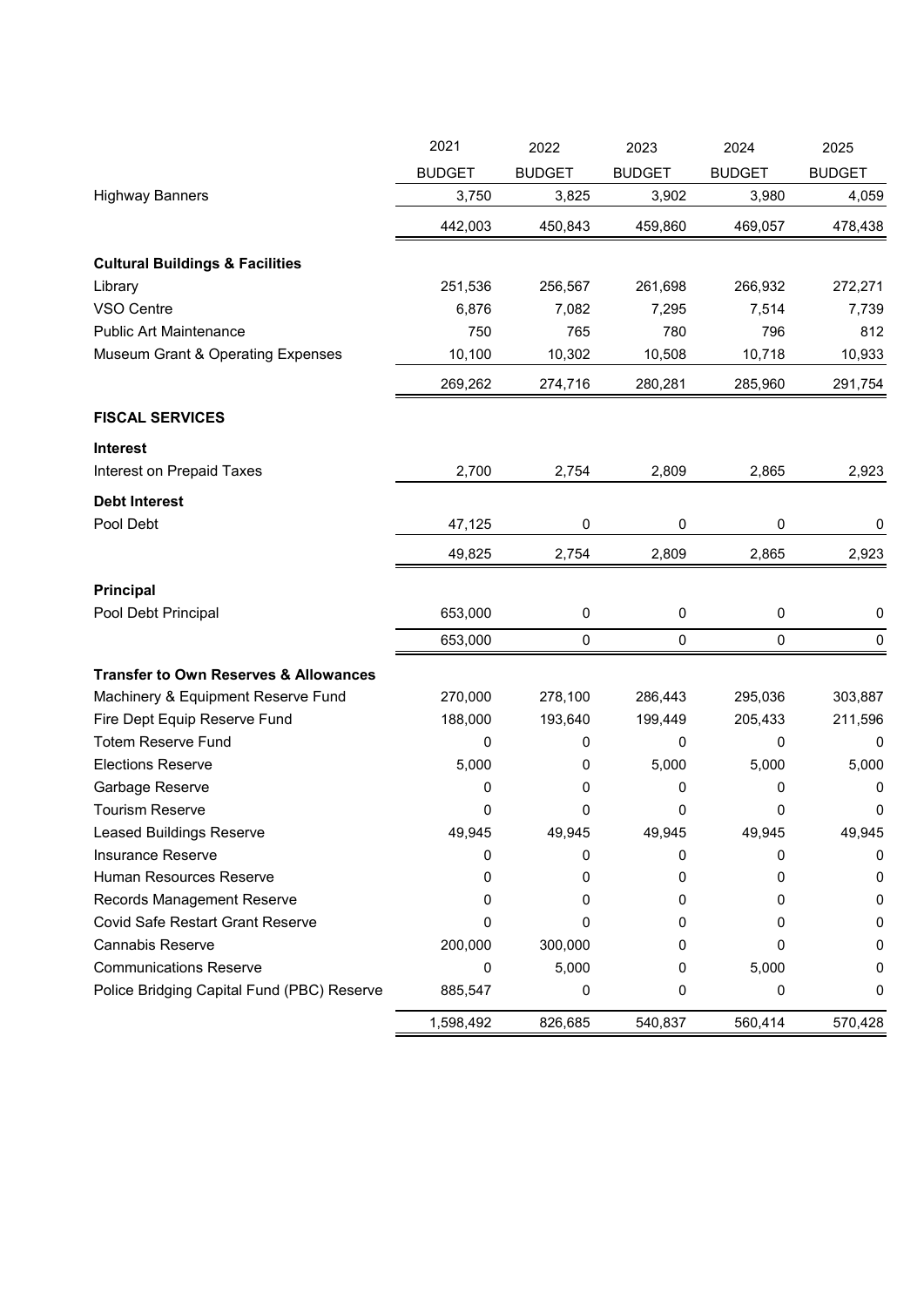|                                             | 2021          | 2022          | 2023          | 2024          | 2025          |
|---------------------------------------------|---------------|---------------|---------------|---------------|---------------|
|                                             | <b>BUDGET</b> | <b>BUDGET</b> | <b>BUDGET</b> | <b>BUDGET</b> | <b>BUDGET</b> |
| <b>CONTRIBUTION TO GENERAL CAPITAL FUND</b> |               |               |               |               |               |
| Paid by Prior Years' Surpluses & Reserves   | 347,974       | 186,773       | 0             | 0             | 0             |
| Paid by General Taxation                    | 771,126       | 666,720       | 686,078       | 706,000       | 727,000       |
| <b>Total Contribution to Capital Fund</b>   | 1,119,100     | 853,493       | 686,078       | 706,000       | 727,000       |
| <b>TRANSFER TO UTILITY OPERATING FUNDS</b>  |               |               |               |               |               |
| Sewer Parcel Tax                            | 44,880        | 44,880        | 44,880        | 44,880        | 44,880        |
| <b>TRANSFER TO OTHER BODIES</b>             |               |               |               |               |               |
| <b>Business Improvement Areas</b>           | 220,000       | 225,000       | 230,000       | 235,000       | 240,000       |
| <b>Total Transfers to Other Bodies</b>      | 220,000       | 225,000       | 230,000       | 235,000       | 240,000       |
| <b>COLLECTIONS FOR OTHER GOVERNMENTS</b>    |               |               |               |               |               |
| Cowichan Valley Regional District           |               |               |               |               |               |
| <b>General Government</b>                   | 108,274       | 110,439       | 112,648       | 114,901       | 117,199       |
| <b>Malahat Transit</b>                      | 16,588        | 16,920        | 17,258        | 17,603        | 17,955        |
| Transit                                     | 147,319       | 150,265       | 153,271       | 156,336       | 159,463       |
| Emergency 911                               | 46,863        | 47,800        | 48,756        | 49,731        | 50,726        |
| <b>Economic Development</b>                 | 27,357        | 27,904        | 28,462        | 29,031        | 29,612        |
| <b>Regional Tourism</b>                     | 5,979         | 6,099         | 6,221         | 6,345         | 6,472         |
| <b>Environmental Initiatives</b>            | 31,369        | 31,996        | 32,636        | 33,289        | 33,955        |
| <b>Emergency Planning</b>                   | 43,245        | 44,110        | 44,992        | 45,892        | 46,810        |
| <b>Regional Parks</b>                       | 66,668        | 68,001        | 69,361        | 70,749        | 72,164        |
| <b>Kinsol Trestle</b>                       | 5,363         | 5,470         | 5,580         | 5,691         | 5,805         |
| Liquid Waste Management Plan                | 1,817         | 1,853         | 1,890         | 1,928         | 1,967         |
| <b>Regional Parkland Acquisition</b>        | 37,386        | 38,134        | 38,896        | 39,674        | 40,468        |
| <b>Community Centre</b>                     | 660,696       | 673,910       | 687,388       | 701,136       | 715,159       |
| <b>Victim Services</b>                      | 6,722         | 6,856         | 6,994         | 7,133         | 7,276         |
| <b>Safer Futures</b>                        | 1,634         | 1,667         | 1,700         | 1,734         | 1,769         |
| Social Planning                             | 3,022         | 3,082         | 3,144         | 3,207         | 3,271         |
| <b>Cowichan Community Policing</b>          | 38,719        | 39,493        | 40,283        | 41,089        | 41,911        |
| <b>Cowichan Valley Hospice</b>              | 3,094         | 3,156         | 3,219         | 3,283         | 3,349         |
| Arts & Culture                              | 6,478         | 6,608         | 6,740         | 6,875         | 7,012         |
| Cowichan River Flood Mgmt                   | 20,165        | 20,568        | 20,980        | 21,399        | 21,827        |
| Solid Waste Management                      | 310,950       | 317,169       | 323,512       | 329,983       | 336,582       |
| <b>Cowichan Housing Association</b>         | 37,370        | 38,117        | 38,880        | 39,657        | 40,450        |
| Drinking Water & Watershed Protection       | 34,385        | 35,073        | 35,774        | 36,490        | 37,219        |
| Cowichan Valley Regional District           | 1,661,463     | 1,694,692     | 1,728,586     | 1,763,158     | 1,798,421     |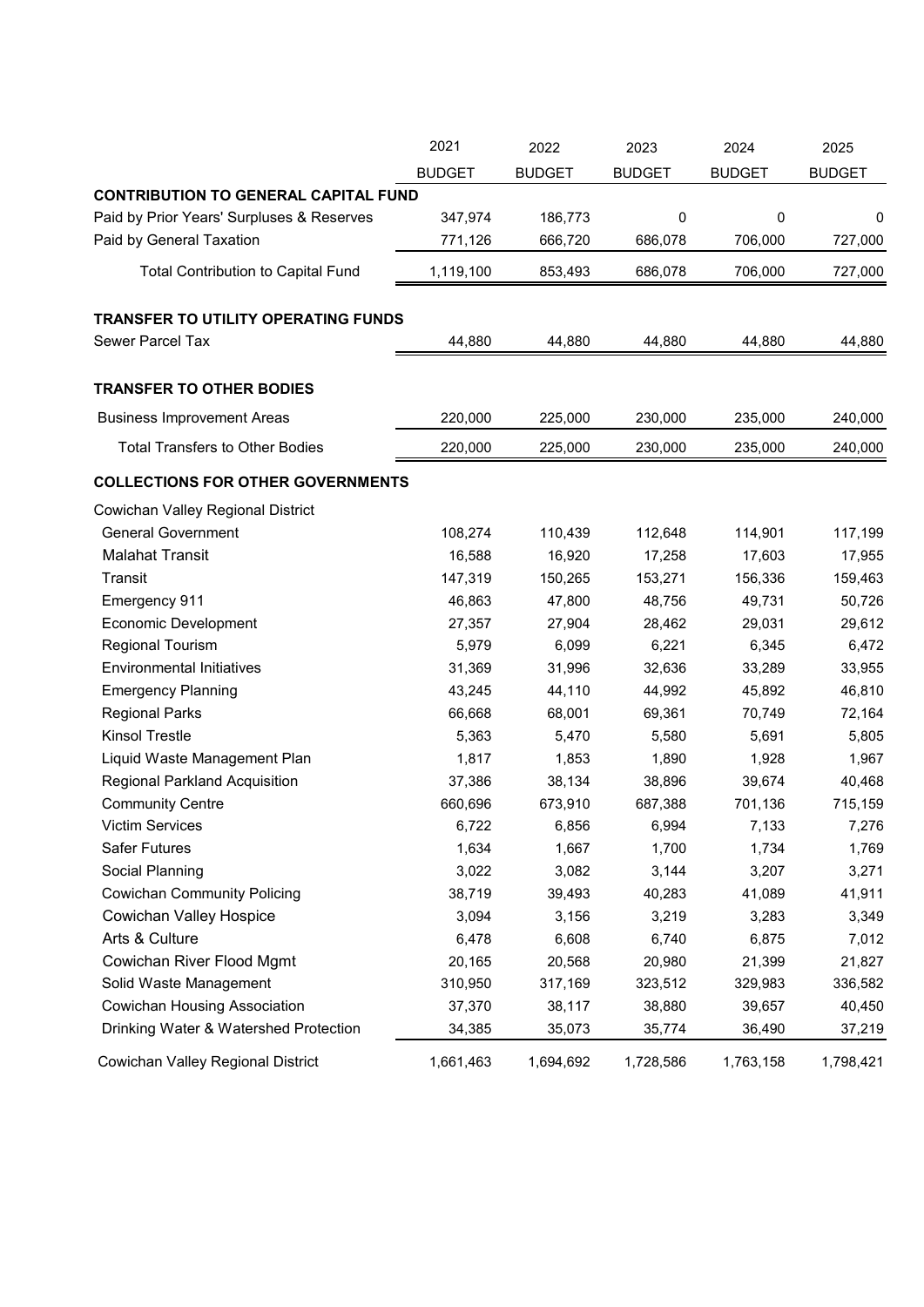| <b>TOTAL EXPENSES</b>              | 3,441,393     | 2,698,648     | 2,755,402     | 2,813,374     | 2,872,592     |
|------------------------------------|---------------|---------------|---------------|---------------|---------------|
|                                    | 4,500,389     | 4,324,625     | 4,320,755     | 4,407,170     | 4,495,314     |
| <b>B.C. Assessment Authority</b>   | 53,908        | 54,986        | 56,086        | 57,208        | 58,352        |
| <b>Municipal Finance Authority</b> | 241           | 246           | 251           | 256           | 261           |
| C.V. Regional Hospital District    | 622.363       | 634,810       | 647.506       | 660.457       | 673,666       |
| <b>Provincial Policing Levy</b>    | 347.414       | 88,591        | 0             | 0             | 0             |
| School Taxes                       | 1,815,000     | 1,851,300     | 1,888,326     | 1,926,093     | 1,964,614     |
|                                    | <b>BUDGET</b> | <b>BUDGET</b> | <b>BUDGET</b> | <b>BUDGET</b> | <b>BUDGET</b> |
|                                    | 2021          | 2022          | 2023          | 2024          | 2025          |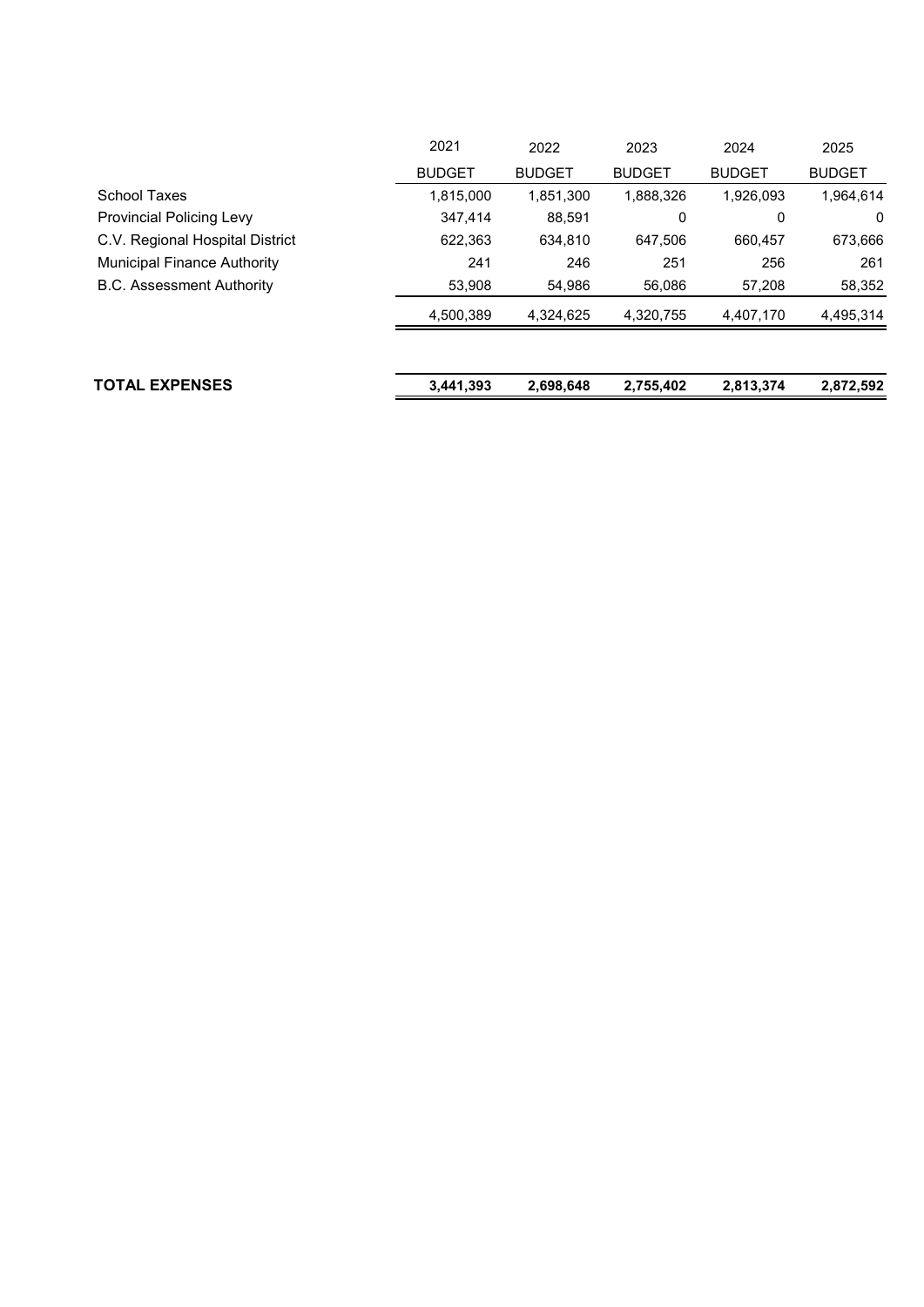|                                            | 2021          | 2022          | 2023          | 2024          | 2025          |
|--------------------------------------------|---------------|---------------|---------------|---------------|---------------|
|                                            | <b>BUDGET</b> | <b>BUDGET</b> | <b>BUDGET</b> | <b>BUDGET</b> | <b>BUDGET</b> |
| <b>SEWER ENTERPRISE - REVENUES</b>         |               |               |               |               |               |
| <b>Sales of Service</b>                    | 3%            | 7%            | 7%            | 7%            | 7%            |
| <b>Sewer User Fees</b>                     | 958,054       | 1,025,919     | 1,097,733     | 1,181,436     | 1,263,463     |
| User Fees - Cowichan Tribes                | 7,972         | 8,530         | 9,127         | 10,567        | 12,108        |
| User Fees - N. Cowichan                    | 89,587        | 95,858        | 102,568       | 110,549       | 119,088       |
| <b>Metered Sewer Fees</b>                  | 318,030       | 340,292       | 364,113       | 390,401       | 418,531       |
| <b>Transmission Fees - Cowichan Tribes</b> | 305           | 326           | 349           | 1,175         | 2,058         |
| Cost Sharing - North Cowichan              | 27,400        | 29,318        | 31,370        | 34,367        | 37,574        |
|                                            | 1,401,348     | 1,500,243     | 1,605,260     | 1,728,496     | 1,852,821     |
| <b>Other Revenue From Own Sources</b>      |               |               |               |               |               |
| Return on Investments                      | 35,000        | 35,700        | 36,414        | 37,142        | 37,885        |
| Transfer from General - Parcel Tax         | 44,880        | 44,880        | 44,880        | 44,880        | 44,880        |
|                                            | 1,481,228     | 1,580,823     | 1,686,554     | 1,810,518     | 1,935,586     |
| <b>SEWER ENTERPRISE - EXPENDITURES</b>     |               |               |               |               |               |
| Administration                             |               |               |               |               |               |
| <b>Toilet Rebate - Sewer</b>               | 500           | 500           | 500           | 500           | 500           |
| Sewer Engineering & Planning               | 5,000         | 5,100         | 5,202         | 5,306         | 5,412         |
| Insurance Allocation - Sewer               | 1,000         | 1,020         | 1,040         | 1,061         | 1,082         |
| <b>Sewer Training</b>                      | 5,000         | 5,100         | 5,202         | 5,306         | 5,412         |
| <b>Other Sewer Administration</b>          | 13,500        | 13,770        | 14,045        | 14,326        | 14,613        |
| <b>Administration Charges - Sewer</b>      | 178,131       | 178,236       | 179,630       | 181,962       | 186,091       |
| PW Administration Charge - Sewer           | 134,395       | 136,460       | 139,189       | 141,973       | 144,813       |
|                                            | 337,526       | 340,186       | 344,809       | 350,435       | 357,923       |
| <b>Transmission &amp; Distribution</b>     |               |               |               |               |               |
| System Maintenance                         | 100,000       | 102,000       | 104,040       | 106,121       | 108,243       |
| Infiltration Investigation                 | 3,000         | 3,060         | 3,121         | 3,184         | 3,247         |
| <b>Marchmont Street Station</b>            | 44,497        | 45,387        | 46,295        | 47,221        | 48,165        |
| <b>Pumping - Lift Stations</b>             | 27,400        | 27,948        | 28,507        | 29,077        | 29,659        |
|                                            | 174,897       | 178,395       | 181,963       | 185,602       | 189,314       |
| Contribution to Joint Utilities Board      | 400,000       | 406,410       | 407,770       | 415,920       | 424,230       |
| Sewer Debt Interest                        | 0             | $\pmb{0}$     | 0             | 78,572        | 152,802       |
| Amortization of Capital Assets             | 42,500        | 43,350        | 44,217        | 45,101        | 46,003        |
| <b>Total Expenditures</b>                  | 954,923       | 968,341       | 978,759       | 1,075,631     | 1,170,273     |
| Excess Revenues over Expenditures          | 526,305       | 612,483       | 707,795       | 734,887       | 765,314       |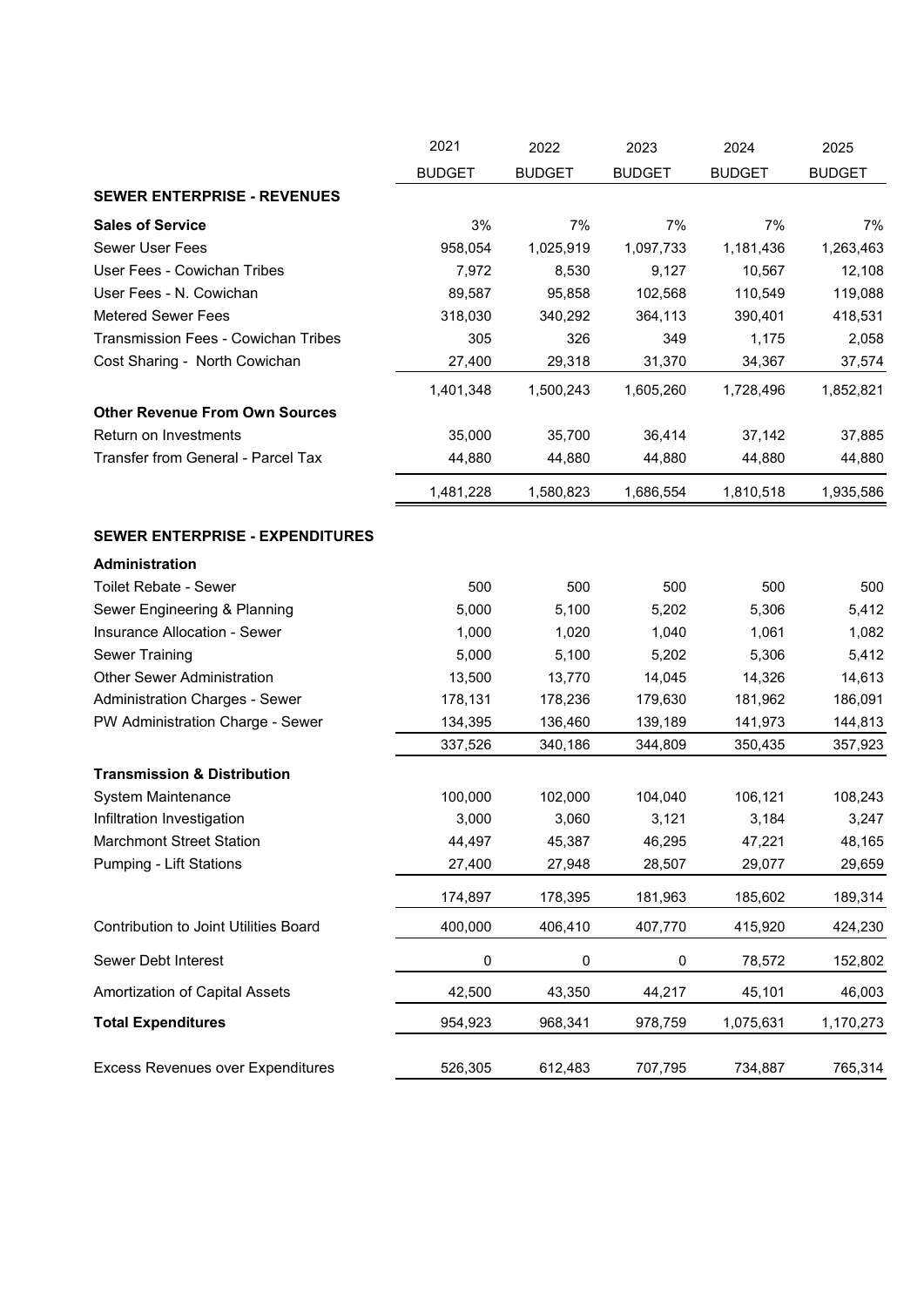|                                           | 2021          | 2022          | 2023          | 2024          | 2025          |
|-------------------------------------------|---------------|---------------|---------------|---------------|---------------|
|                                           | <b>BUDGET</b> | <b>BUDGET</b> | <b>BUDGET</b> | <b>BUDGET</b> | <b>BUDGET</b> |
| ADJUST FOR NON-CASH                       |               |               |               |               |               |
| Amortization                              | 42.500        | 43.350        | 44.217        | 45.101        | 46,003        |
| ADJUST FOR CASH ITEMS - NON PSAB          |               |               |               |               |               |
| <b>Transfer from Prior Years Surplus</b>  | 406,800       | 739,950       | 1,632,109     | 56,106        |               |
| Prior Years' Surplus For Capital Fund     | (406, 800)    | (739, 950)    | (1,632,109)   |               |               |
| <b>Contribution to Sewer Capital Fund</b> | (568,805)     | (655, 833)    | (752, 012)    | (756, 641)    | (656, 800)    |
| Debt Repayment                            |               |               |               | (79, 454)     | (154, 517)    |
|                                           | (526, 305)    | (612, 483)    | (707,795)     | (734,888)     | (765, 314)    |
|                                           | 0             | (0)           | 0             | (0)           | (0)           |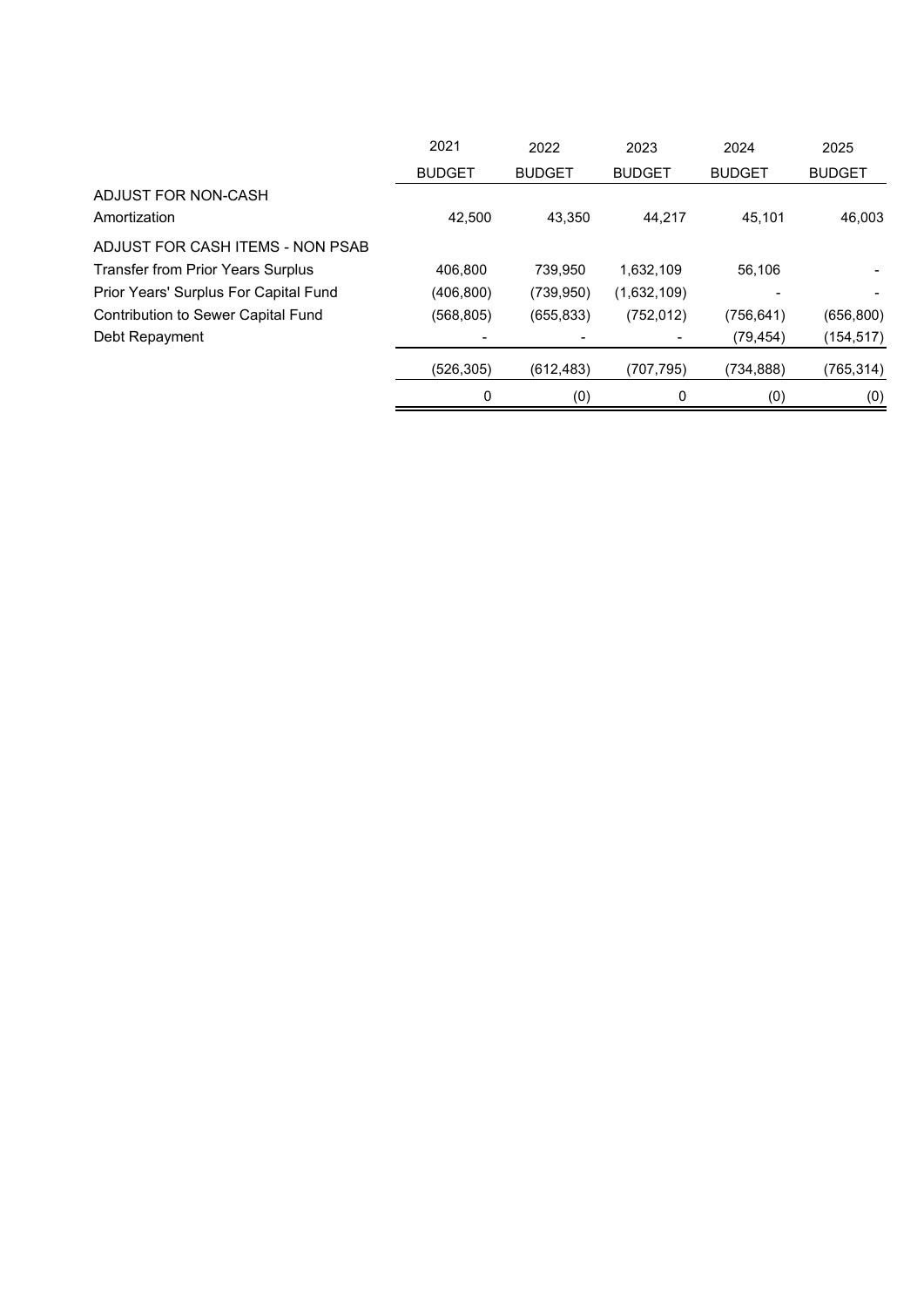|                                       | 2021          | 2022          | 2023          | 2024          | 2025          |
|---------------------------------------|---------------|---------------|---------------|---------------|---------------|
|                                       | <b>BUDGET</b> | <b>BUDGET</b> | <b>BUDGET</b> | <b>BUDGET</b> | <b>BUDGET</b> |
| <b>WATER UTILITY - REVENUES</b>       |               |               |               |               |               |
| Sale of Water                         | 3%            | 3%            | 3%            | 3%            | 3%            |
| <b>City Flat Rate</b>                 | 52,126        | 53,670        | 55,280        | 56,938        | 58,646        |
| <b>City Metered</b>                   | 737,144       | 759,258       | 782,036       | 805,497       | 829,662       |
| <b>Cowichan Tribes Flat Rate</b>      | 26,257        | 27,045        | 27,856        | 28,692        | 29,552        |
| <b>Cowichan Tribes Metered</b>        | 201,094       | 207,127       | 213,341       | 219,741       | 226,333       |
| North Cowichan I Flat Rate            | 57,687        | 59,418        | 61,200        | 63,036        | 64,927        |
| North Cowichan I Metered              | 794,640       | 818,479       | 843,034       | 868,325       | 894,374       |
| North Cowichan II Flat Rate           | 95,584        | 98,452        | 101,405       | 104,447       | 107,581       |
| North Cowichan II Metered             | 117,179       | 120,694       | 124,315       | 128,045       | 131,886       |
| Eagle Heights Flat Rate               | 45,082        | 46,434        | 47,827        | 49,262        | 50,740        |
| Eagle Heights Metered                 | 357,225       | 367,942       | 378,980       | 390,349       | 402,060       |
|                                       | 2,484,018     | 2,558,519     | 2,635,274     | 2,714,332     | 2,795,762     |
| <b>Other Services</b>                 |               |               |               |               |               |
| Water On/Off                          | 750           | 750           | 750           | 750           | 750           |
|                                       | 750           | 750           | 750           | 750           | 750           |
| <b>Other Revenue from Own Sources</b> |               |               |               |               |               |
| <b>Penalties</b>                      | 20,000        | 20,400        | 20,808        | 21,224        | 21,649        |
| <b>Water Studies</b>                  | 2,000         | 2,040         | 2,081         | 2,122         | 2,165         |
| Interest on Investment                | 30,000        | 30,600        | 31,212        | 31,836        | 32,473        |
|                                       | 52,000        | 53,040        | 54,101        | 55,183        | 56,286        |
|                                       | 2,536,768     | 2,612,309     | 2,690,125     | 2,770,265     | 2,852,799     |
| <b>WATER UTILITY - EXPENDITURES</b>   |               |               |               |               |               |
| Administration                        |               |               |               |               |               |
| Salaries & Benefits - Water           | 9,760         | 9,955         | 10,154        | 10,357        | 10,565        |
| Toilet Rebate - Water                 | 500           | 500           | 500           | 500           | 500           |
| Travel & Conferences - Water          | 500           | 510           | 520           | 531           | 541           |
| <b>Water Grants</b>                   | 24,500        | 24,990        | 25,490        | 26,000        | 26,520        |
| Water Engineering & Planning          | 24,000        | 24,480        | 24,970        | 25,469        | 25,978        |
| Insurance Allocation                  | 5,832         | 5,949         | 6,068         | 6,189         | 6,313         |
| <b>Training &amp; Courses</b>         | 10,000        | 10,200        | 10,404        | 10,612        | 10,824        |
| Well Licence                          | 11,000        | 11,220        | 11,444        | 11,673        | 11,907        |
| <b>Other Water Administration</b>     | 21,700        | 22,134        | 22,577        | 23,028        | 23,489        |
| Legal - Water                         | 10,000        | 10,200        | 10,404        | 10,612        | 10,824        |
| Administration Charges - Water        | 330,814       | 331,009       | 333,599       | 337,930       | 345,598       |
| PW Administration Charge - Water      | 350,477       | 355,855       | 362,972       | 370,231       | 377,636       |
|                                       | 799,083       | 807,002       | 819,101       | 833,133       | 850,695       |